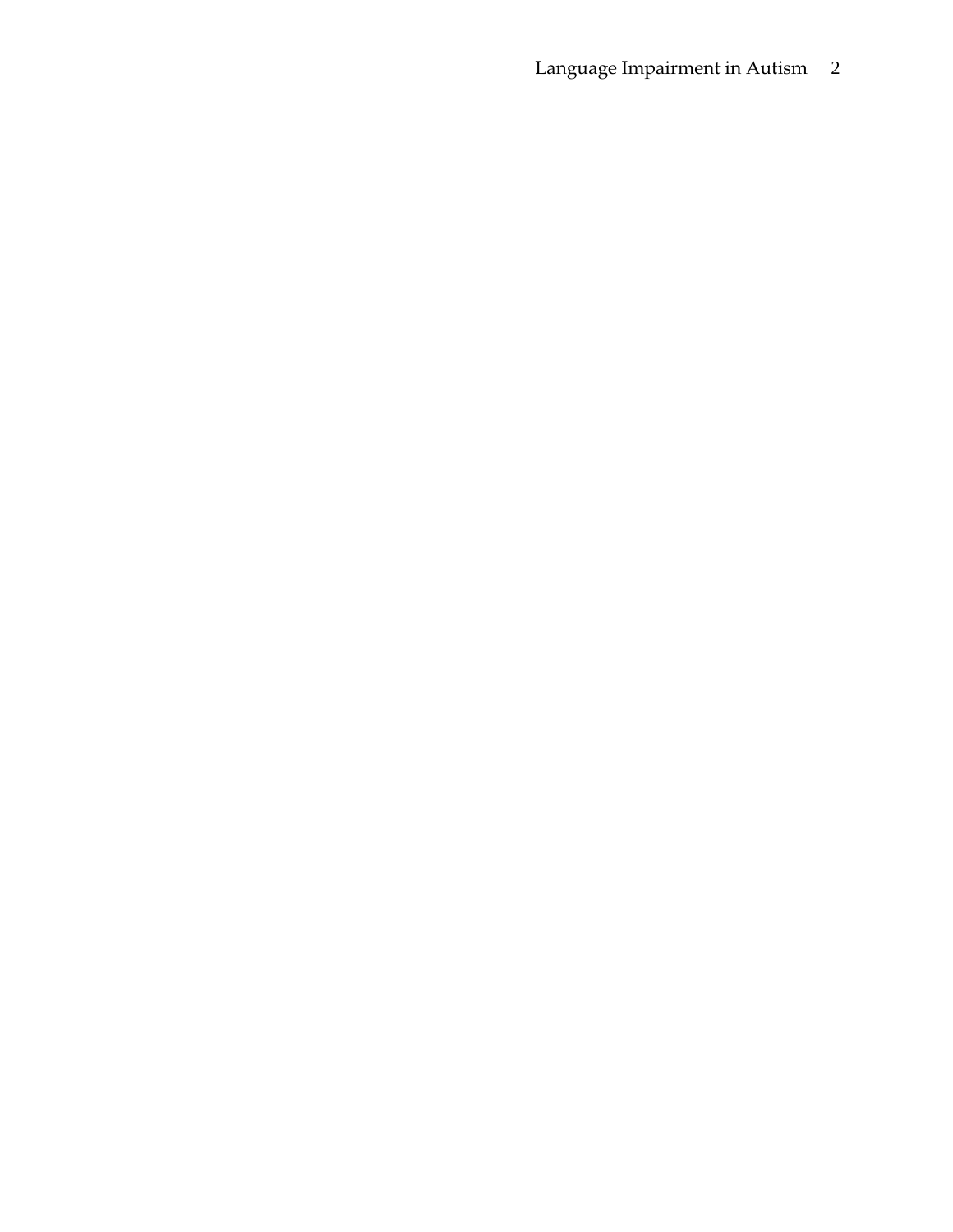Autism is a severe, lifelong, neurological disorder that occurs in as many as 1 in 500 individuals and causes a complex developmental disability. Autistic characteristics and symptoms may be present at birth or develop during the first three years of life, and may create difficulties in verbal and non-verbal communication, social interactions, sensory perception and leisure or play activities. In the early days of autism diagnoses, they were applied to children who had grown up in the wild or been confined by abusive parents. However, further experience has taught us that psychological and emotional environments cannot create autism. Autism spectrum disorders affect typical development of the brain and may lead to severe delays in language development, peculiar speech patterns, severe social delays and uneven patterns of intellectual functioning.

Individuals who fall under the Autism Spectrum Disorder category exhibit commonalties in communication and social deficits, but differ in terms of severity, number of symptoms or age of onset. Most autistic children have normal nonverbal intelligence (Rice, et al., 2005). Some autistic children have normal language skills while others lag far behind and may be non-verbal (Bono, et al., 2004). Sixty-seven-percent of verbal autistic children have some language impairment (Rice, et al., 2005) yet show no differences in receptive and expressive language skills (Bono, et al.). Higher functioning autistic individuals typically have structurally normal language with pragmatic deficits as their only identifiable impairments (Young, et al., 2005). However, 14-20% of 9 year-old autistic children are non-verbal and are considered to have deviant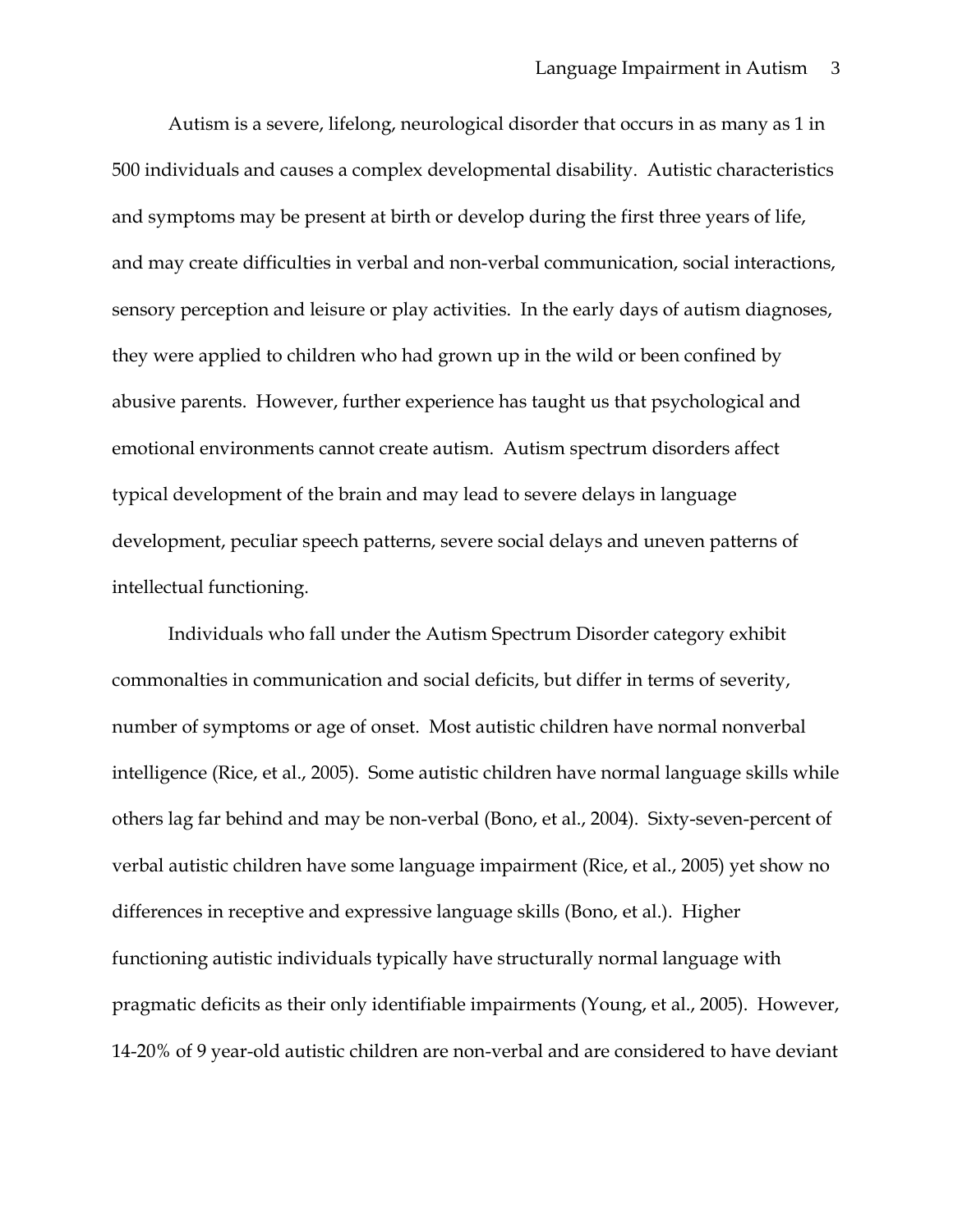language systems (Rice, et al.). Most autistic individuals are considered to have language delays similar to specific language impairment.

Delayed language acquisition is usually the primary referral concern for children eventually diagnosed with autism (Rice, et al., 2005). Yet, the exact nature of language impairments experienced by autistic individuals remains unclear. This paper aims to identify the language deficits associated with autism, identify the causes of these deficits and determine what they tell us about the nature of the disorder.

### **Overview**

Before attempting to answer the primary question, a survey of the diagnostic challenges regarding autism is presented. This first section forms a context within which autism research should be viewed. Second, the research question is examined by beginning with the identification of language deficits (perceived and real) faced by individuals with autism. Third, the intriguing patterns of autistic language development are explored, followed by a fourth section on language testing and a fifth discussing unique individuals with autism. The sixth section examines brain structures related to autism and is followed by a seventh section on the genetic story of autism. Finally, the paper wraps up by examining theories associated with autism.

#### **Diagnostic Challenges**

The DSM-IV criteria for pervasive developmental disorders (see Appendix A), although detailed, does not provide specific identifying characteristics that ensure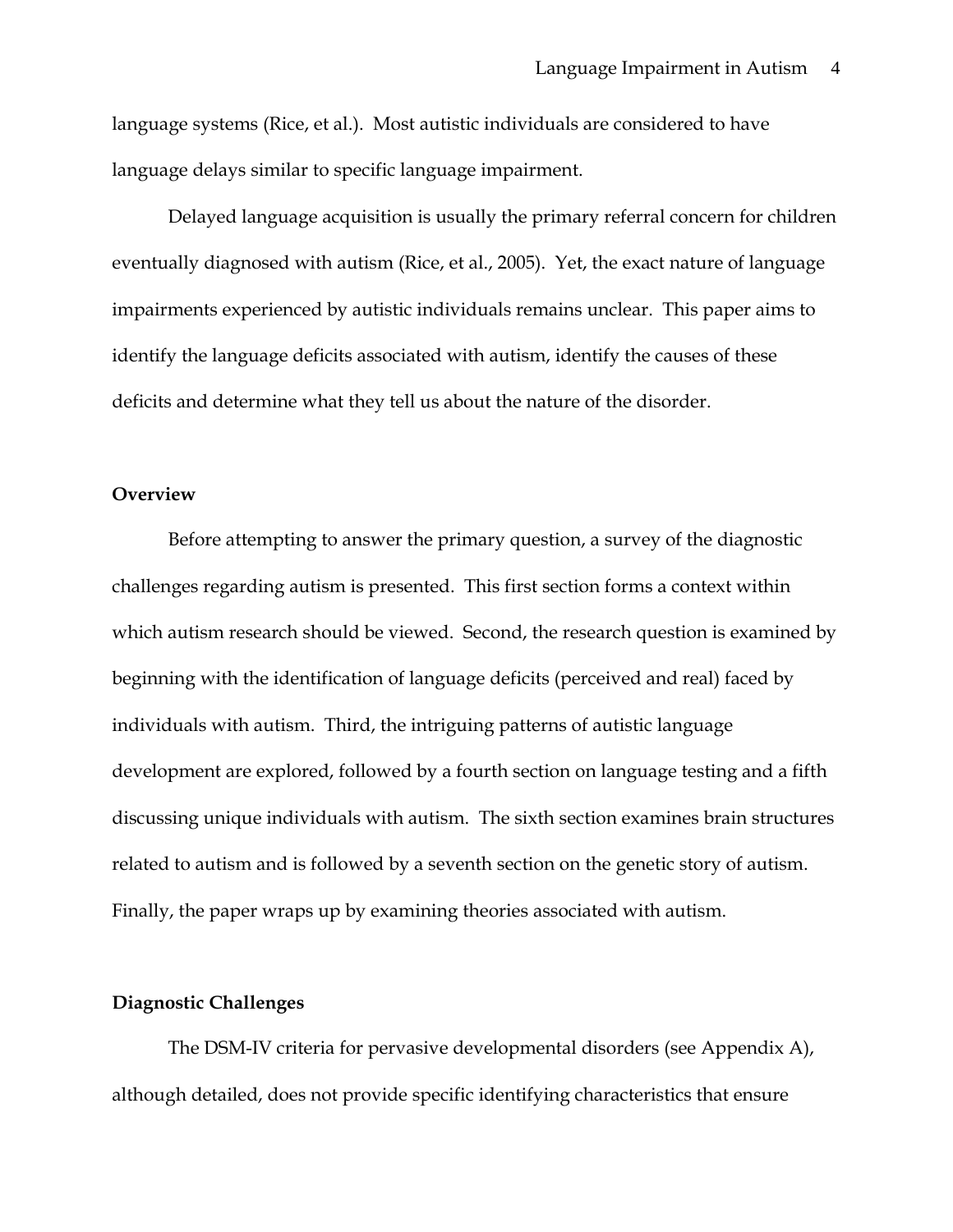consistent diagnosis. Walker, et al. (2004) found that the examination of files by expert clinicians did not lead to clear classifications within the autism spectrum and have recommended revisions to improve differentiation between the very similar yet seemingly different etiologies found along the spectrum of autistic disorders. Sciutto and Cantwell (2005) performed a similar study using fictional data and found considerably more agreement among clinicians regarding their diagnoses.

The primary source of confusion in autistic diagnoses seems to lie in the degree of language impairment. Although language and communication impairments are central to the diagnosis of autism spectrum disorders the profile of language competency is uneven and not related to the variation in other characteristics (Charman, 2004). Plus, the current criteria do not allow for early diagnosis of autism even when parents report a fully autistic profile. Michelotti, et al. (2002) assessed 18 preschool children with an initial diagnosis of severe receptive language delay. When evaluated four years later all of the children met the criteria for autism, even the ones whose language skills had been relatively recovered (Michelotti, et al., 2002). Diagnostic criteria needs to be developed to provide interventions for these children at a younger age.

Language delays lead to a greater chance of an autism diagnosis instead of pervasive developmental disorder - not otherwise specified (Charman, 2004). A higher IQ combined with a desire to engage others in social interaction and no language delay increases the likelihood of an Asperger's diagnosis (Sciutto & Cantwell, 2005). However, a delay in language milestones decreased the likelihood of an Asperger's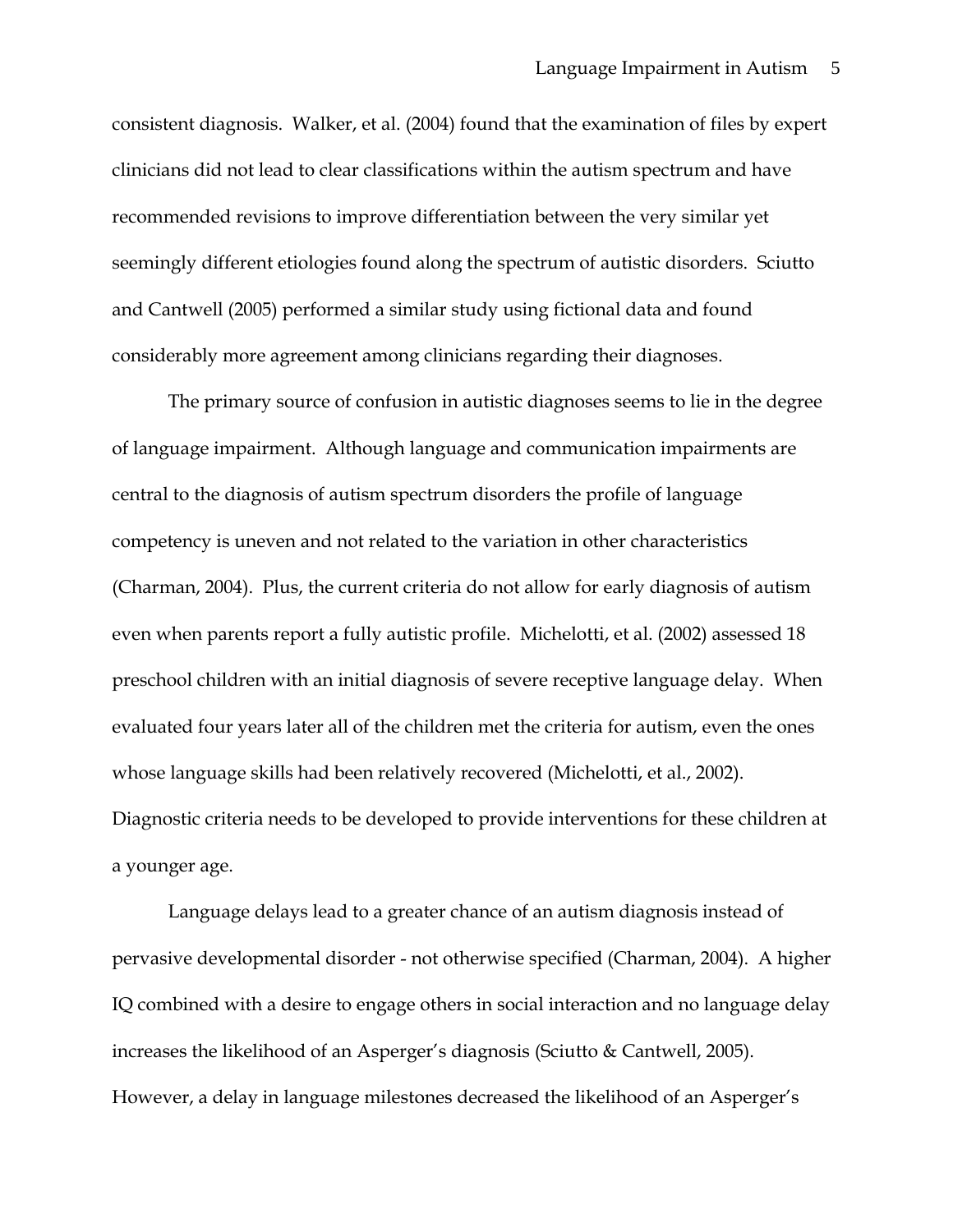diagnosis but did not rule it out. Identifying specific language impairments and development patterns is a necessary step in clearing up these diagnostic difficulties.

#### **Language Deficits in Autism**

Individuals with autism spectrum disorders face a variety of language related deficits including receptive vocabulary, comprehension of extensive directions or stories, focusing attention and processing information at speed. They may experience deficits in initiating and engaging in reciprocal conversations, may be less likely to respond to requests for clarification, may struggle with conversational management and may make references that are not clear to their listeners (Hale, & Tager-Flusberg, 2005). Autistic children use neologisms and idiosyncratic language significantly more than both age-matched and language-matched controls (Volden & Lord, 1991 in Hale, & Tager-Flusberg). The effect of all these weaknesses is that intelligent people are working with consistently incomplete and incorrect information. Autistic individuals are usually aware that they are missing part of the conversation which leads to a great deal of stress and anxiety and, in turn, causes a further decrease in functional comprehension skills.

Overall, autistic children with impaired language skills have a similar language impairment profile to children with specific language impairment (De Fossé, et al., 2004). There seem to be many deficits that interact with each other in order to produce the variety of language difficulties observed in autistic individuals (Martin & McDonald, 2004). The full picture of autistic language deficits remains unknown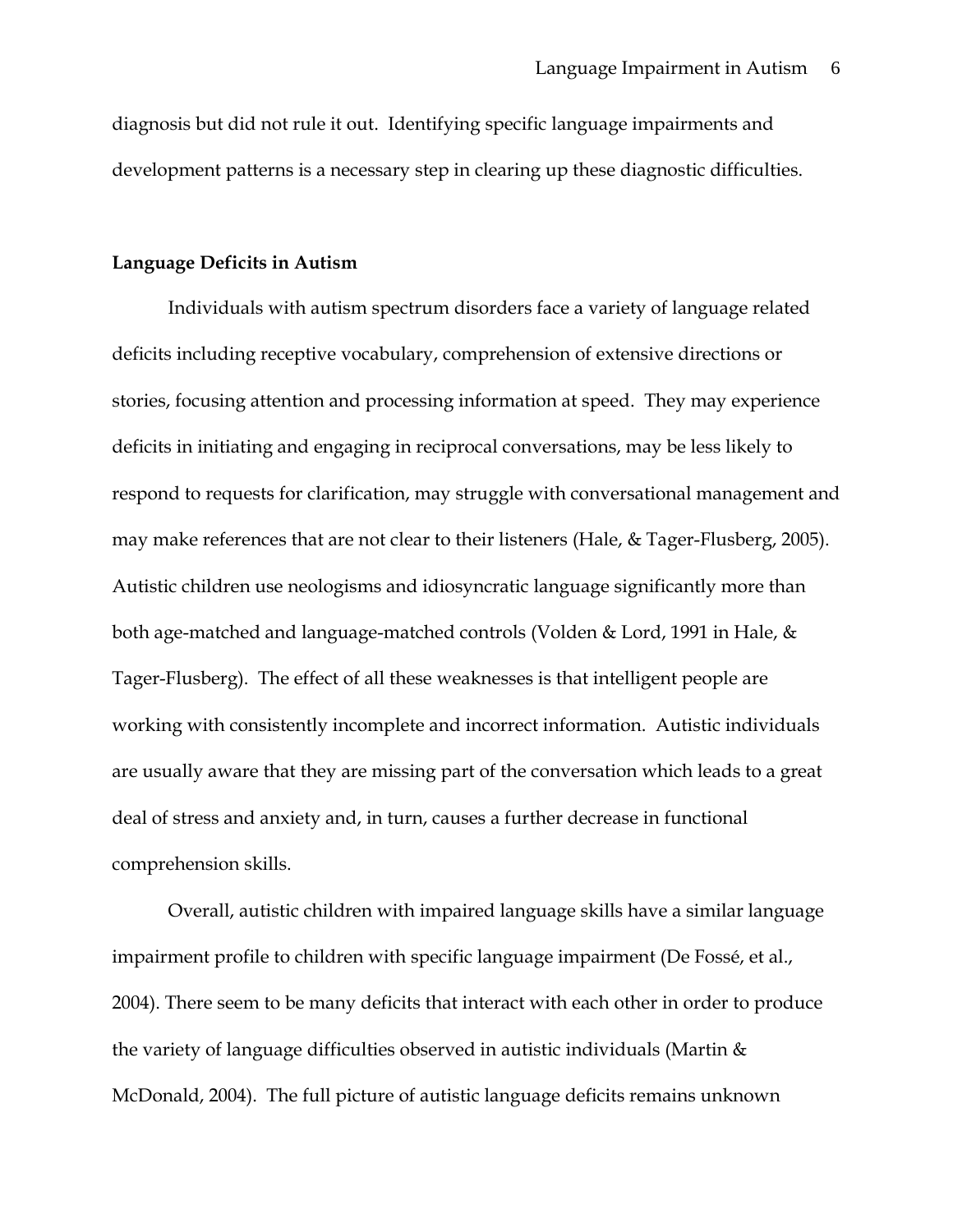(Martin & McDonald, 2004) but many researchers are working to unravel the puzzle. This section with examine pragmatic language deficits, conversational repair, noncontingent utterances, joint attention, referential word learning and idiom comprehension.

## *Pragmatic Language Deficits*

Individuals with Asperger's Syndrome generally have no deficiencies in terms of verbal intelligence and have intact language abilities yet fail to use these abilities to engage interactive communication and are documented as having language impairments (Martin & McDonald, 2004). For this reason, individuals with autism spectrum disorders are described as having deficits in pragmatic language. Specific areas of difficulty include understanding non-literal language devices, such as irony, echoing others, and speech that fails to conform to social convention and may be disorganized, tangential, egocentric and detached. Foxx, et al., (2004) noted that even though it may appear to be functional, the immediate and involuntary repetition of words just spoken by others will interfere with language learning but can be corrected through cue-pause-point language training.

Martin and McDonald (2004) studied the performance of participants with Asperger's Syndrome on a wide variety of pragmatic language skills. They found that participants with Asperger's performed poorly on indirect pragmatic interpretation questions, joke questions, and when asked to make non-mental inferences. Both Asperger's participants and controls recalled meaningful sentences more easily than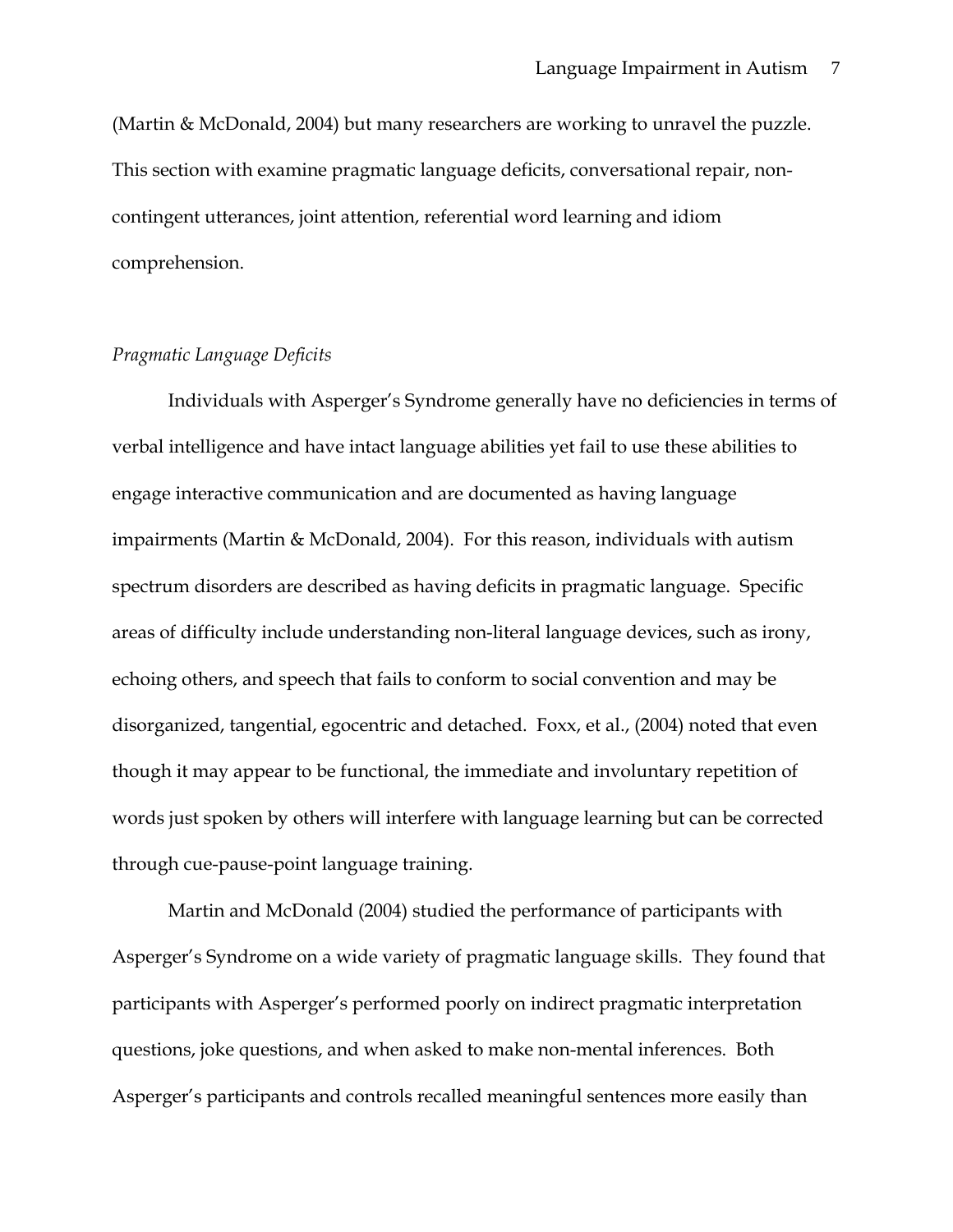random word lists. However, when participants with Asperger's were told stories involving ironic jokes they more likely to conclude that the protagonist was lying and to miss the irony. They were also more likely to process puzzles in a local manner, failing to utilize contextual information or meaning in the solution of simple puzzles (Martin & McDonald). Pragmatic impairments are not a secondary result of language impairment, but rather a defining feature of autism (Rice, et al., 2005).

#### *Conversational Repair*

Given the predilection towards tangential speech, conversational repair in response to requests for clarification is very important for individuals with autism. Volden (2004) simulated communicative breakdowns where experimenters repeatedly asked for clarification. High-functioning autistic participants performed similarly to language matched controls. They recognized the experimenter's signals for conversational repair and used a range of strategies to overcome the communication barrier. Although it is possible that the simulated breakdowns do not accurately predict authentic conversational failures, participants seemed to assume that that listener was just really dense.

Since participants were matched according to language skill, the autistic participants were older than the controls and may have had a non-verbal cognitive advantage. If the ability to repair communicative breakdown is acquired during a specific stage of language development then it may be "acquired very early by typically developing children and somewhat later by those with autism spectrum disorders"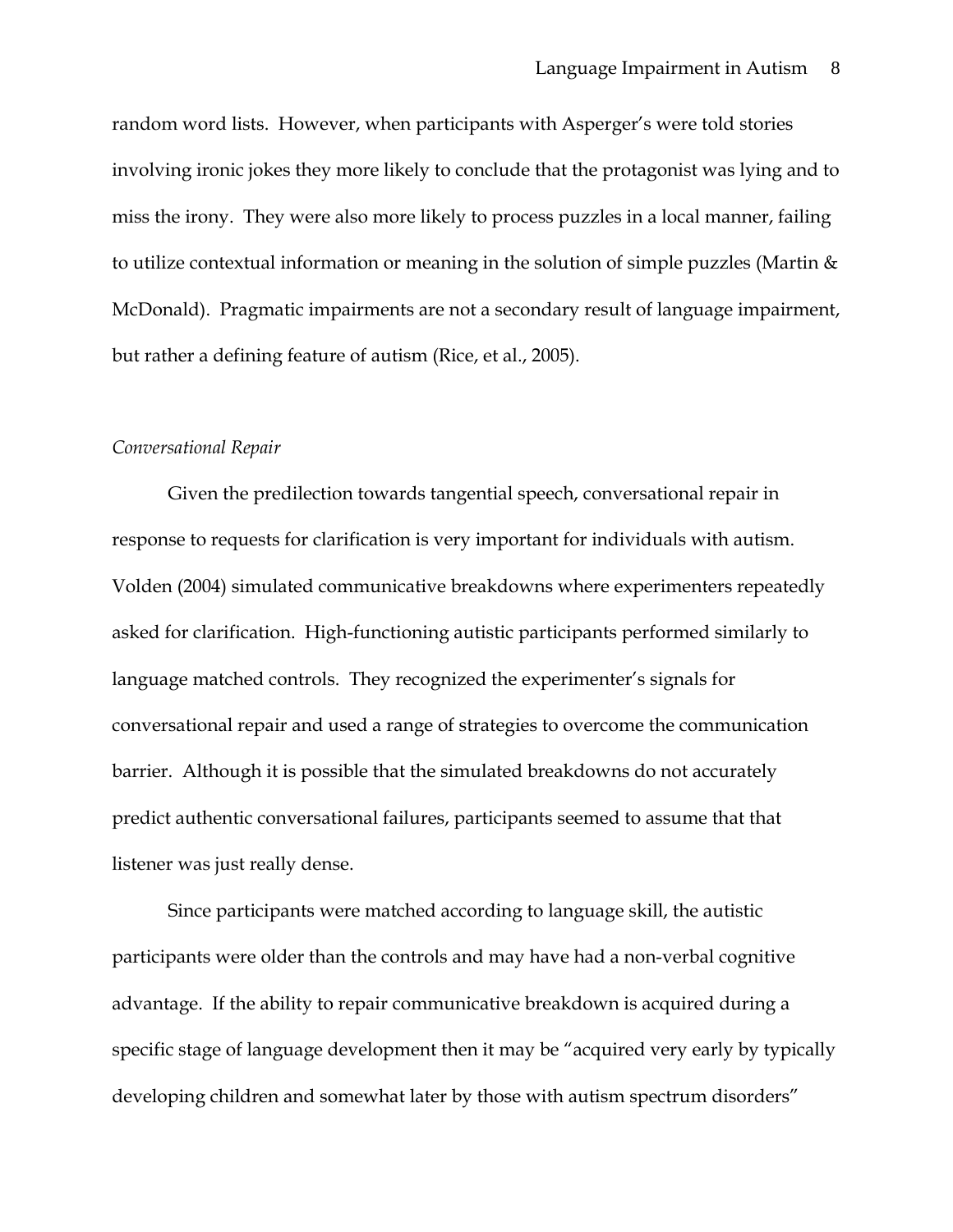(Volden, 2004). Thus, both groups can repair conversation but the skills may be less automated for people with autism.

#### *Non-Contingent Utterances*

A secondary result from Volden's (2004) study was that participants with autism spectrum disorders were more likely than controls to respond with a bizarre topic shift or discontinue the interaction. Several theories have been proposed to explain these non-contingent utterances. Autistic individuals may become more easily overloaded when processing information and seek to change the subject in order to get a break. Or, perhaps the "relevant cognitive complexity lies in the social cognitive or executive processing skills that underlie pragmatic performance" (Volden). Further investigation in this area is important to identify the responsible underlying deficits (Hale, & Tager-Flusberg, 2005).

In real-life situations these off-topic statements may cause more difficulties than Volden's (2004) study indicates. Since the participants were matched according to language skill, a real-life situation would involve an older, apparently capable speaker shifting topics without warning in a manner analagous to a younger child. Although a young child's behaviour would be attributed to curiosity and a short attention span, the older child with autism would be more likely seen as violating the listener's expectations and the non-contingent utterances would meet with disapproval (Volden).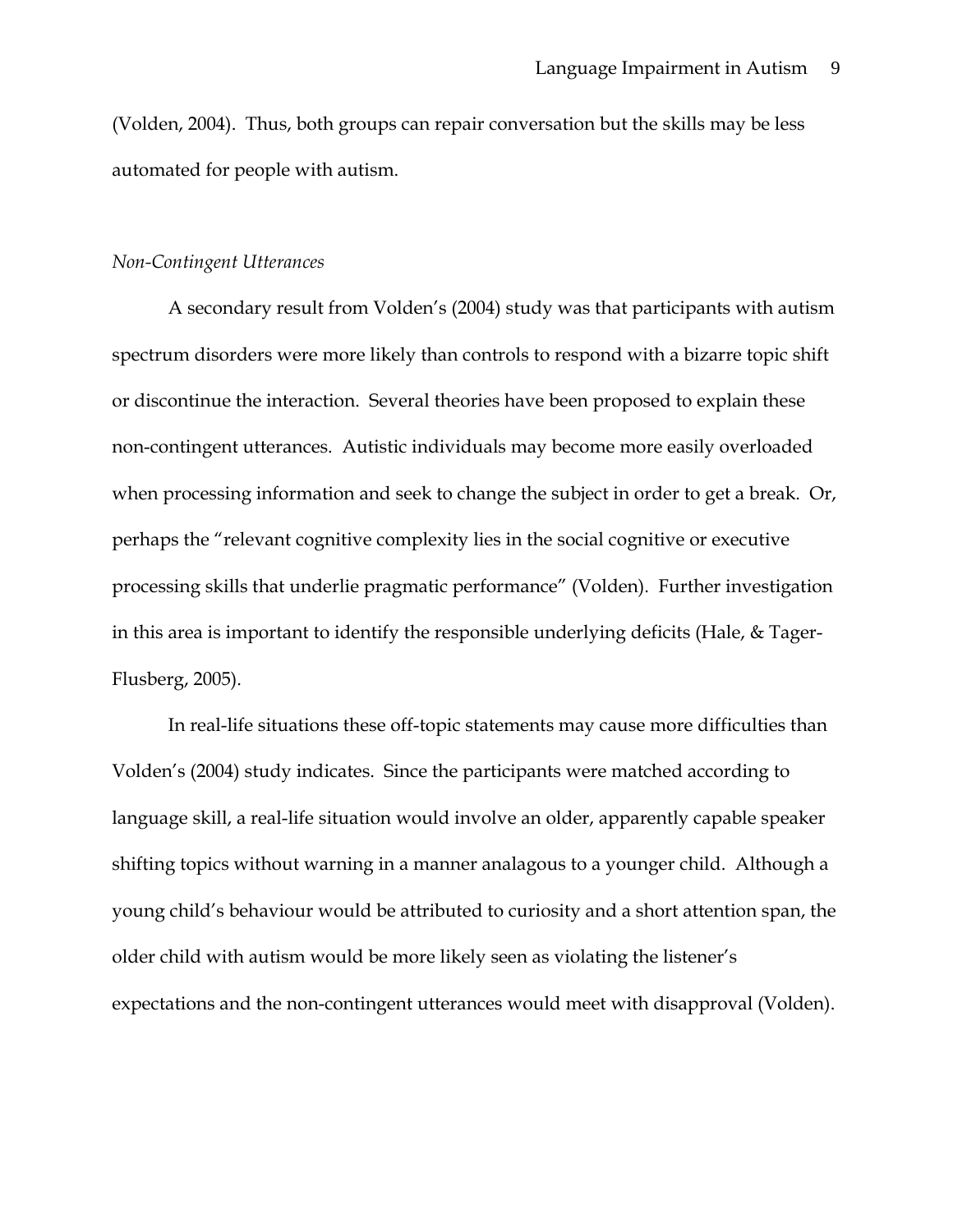### *Joint Attention in Autism*

Joint attention is one of the most important skills for learning and one in which autistic children show profound deficits. The coordinated and shared visual attention between two people on an object or event is necessary for the development of new language skills and the success of interventions (Bono, Daley & Sigman, 2004). Joint attention helps children understand referential cues, organize perceptual information and develop language skills. In typical development, children begin responding to external bids for joint attention in early infancy and begin to initiate joint attention experiences within the first 18 months of life. Due to neuropathologically based socialorienting deficits, autistic children demonstrate impairment in their development of joint attention skills, rarely initiating joint attention episodes and responding inconsistently to adult bids for joint attention (Bono, et al.). Intriguingly, for autistic children their own initiation of joint attention with follow-in linguistic mapping from adults seems to improve language outcomes (McDuffie, Yoder, & Stone, 2005).

Preissler & Carey (2005) designed experiments comparing autistic children to normally developing toddlers in order to confirm these attention monitoring deficits. Experimenter's took two unfamiliar objects, handed one to the child and retained the second for themselves. To create a *follow-in condition*, the experimenter uttered a novel word (e.g. 'peri') while looking at the child's item. Or, to create a *discrepant condition*, the experimenter uttered a novel word while looking at their own item. In both cases, the two unfamiliar items were added to a bag already containing two familiar items and the children were asked to select the peri (i.e. the newly named item). Although the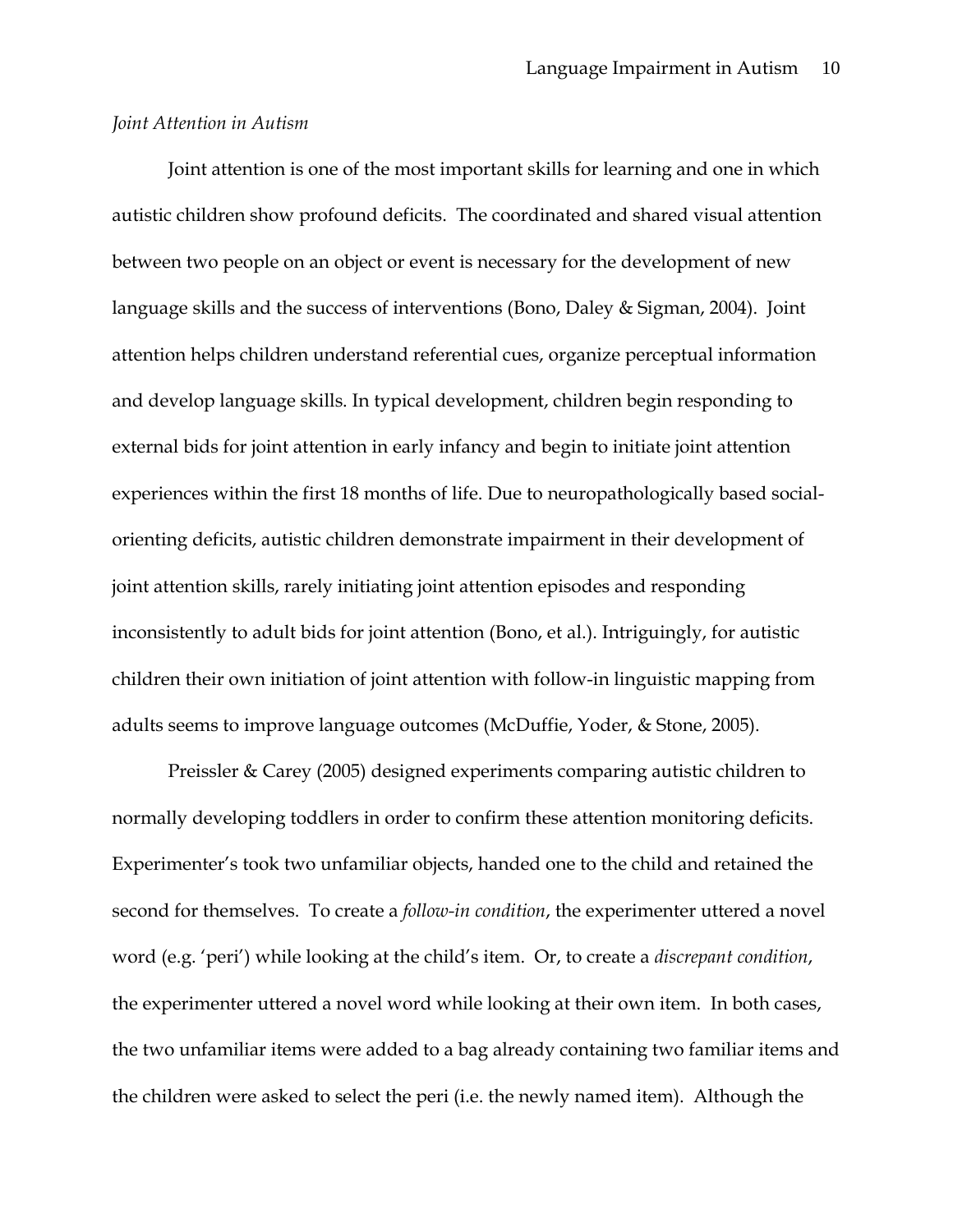autistic children's results were not statistically different from the normal toddlers in the *follow-in* condition they were unsuccessful in the *discrepant condition*. Overall, the autistic children chose the object they had been looking at 64% of the time, supporting the theory that their language skills will improve most rapidly when adults follow their lead in order to overcome attentional difficulties (Preissler & Carey, 2005).

### *Joint Attention & Language Development*

Actual performance of autistic children on joint attention tasks varies widely with some appearing unaware of the request and others responding readily. The level and consistency of joint attention skills is correlated with the level of early receptive and expressive language abilities and to later language levels (Bono, et al., 2004). Over time, children who respond most frequently to other's bids for joint attention seem to make the largest gains in language abilities. More initiation of joint attention also correlated to better language skills, higher language age at initial assessment and to gains in language skill (Bono, et al.).

When autistic children were assessed one year apart the relationship between the amount of intervention they had received in the intervening year and their language gains depended upon their individual ability to respond to bids for joint attention from others and their initial language skill (Bono, et al., 2004). Without joint attention as a moderator there was no correlation between the amount of intervention children received and their language skills. Autistic children who began with matched language skills differed in their response to interventions based on their joint attention skill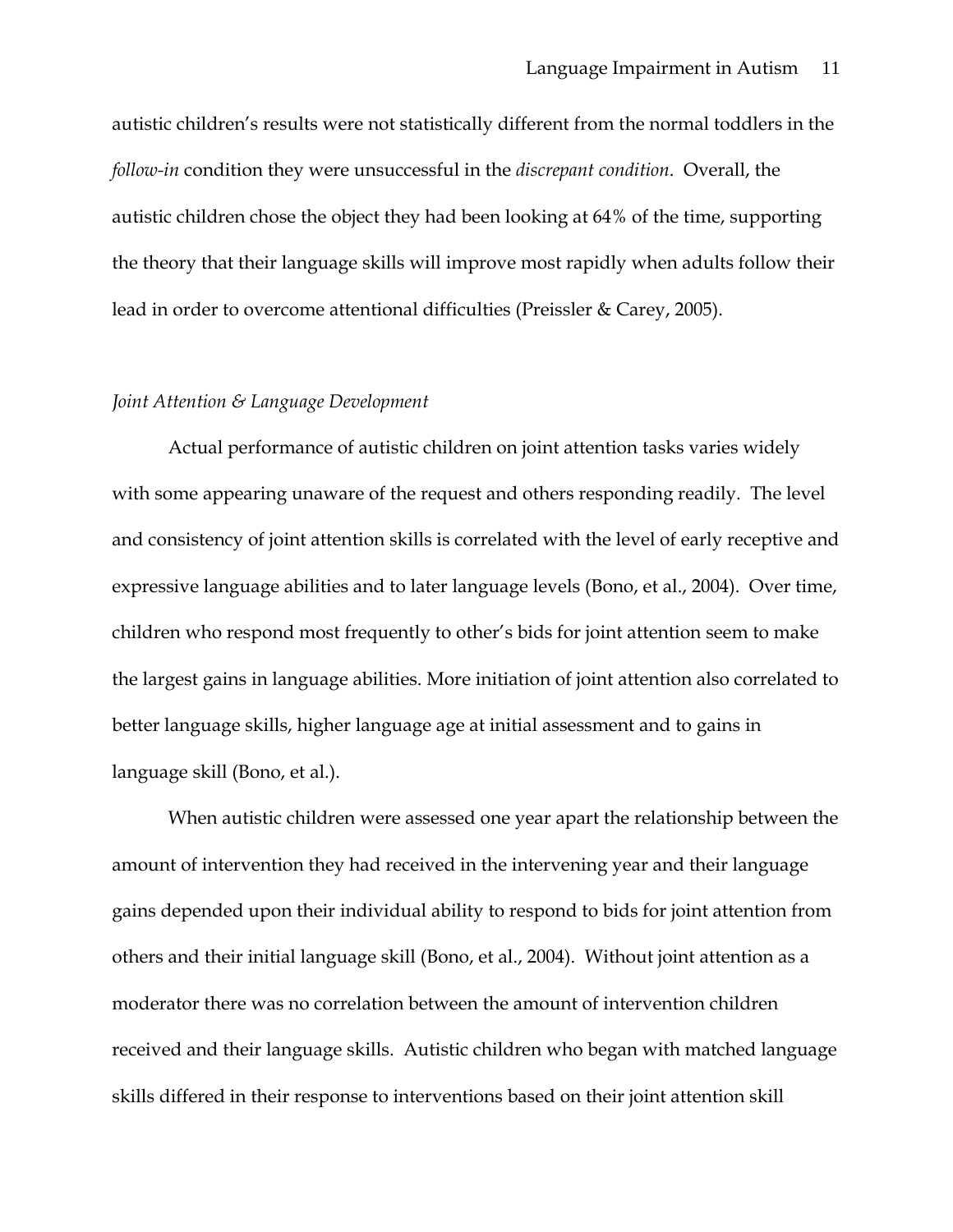levels. Children with the highest initial language skills and highest joint attention skills benefited the most from interventions (Bono, et al.).

In a similar longitudinal study, McDuffie, et al. (2005) studied four prelinguistic behaviours as possible predictors for language development. Results were adjusted to compensate for language delay in autistic children. The only unique predictor of later language comprehension they found was the initiation of joint attention. Initiating joint attention and motor imitation of actions were unique predictors of language production. Initiating joint attention and motor imitation also simultaneously accounted for unique variance in vocabulary production. McDuffie, et al.'s suggestion is that motor imitation and joint attention allow autistic children to engage in social interactions that scaffold the acquisition of object names.

## *Referential Intent in Word Learning*

Young children are assumed to use prior knowledge and referential intent to match new names to unknown stimuli. It is often assumed that autistic children are unable to identify a speaker's referential intentions and therefore struggle with word learning. In a second experiment, Preissler and Carey (2005) presented the same autistic children with two pictures or objects where one was familiar and one was unfamiliar. Children were asked to show the experimenter a 'blicket' (or other unfamiliar word). Children with autism were 89% correct on the baseline trials and 82% correct on the test trials. This result indicates that autistic children use their own prior knowledge to guide labelling.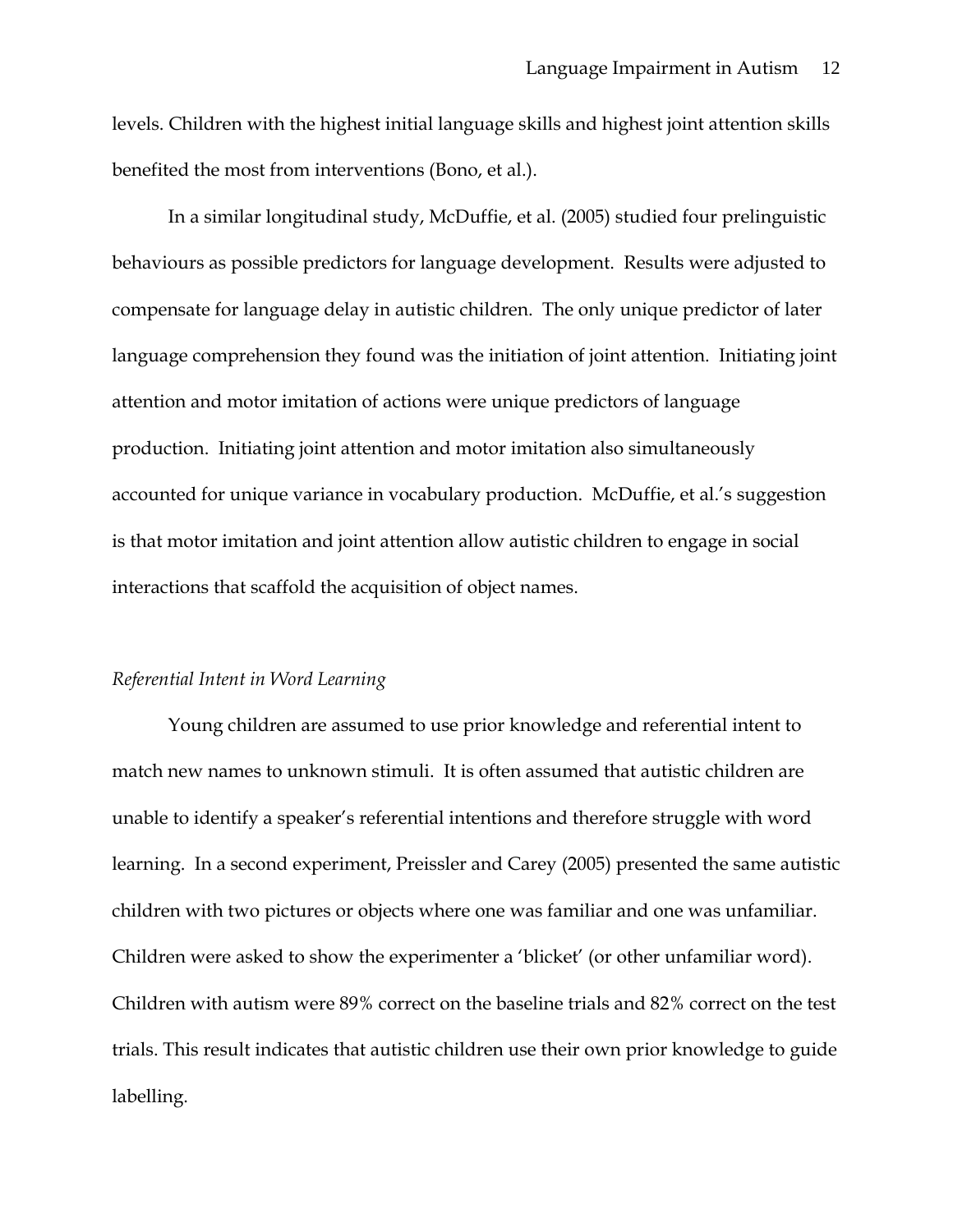Although attentional deficits interfere with word learning in autistic children, Preissler and Carey's (2005) experiments indicate that inferences regarding a speaker's intentions are not necessary for the mapping of new words to novel stimuli. Words may be learned through the use of prior internal knowledge. Autistic children struggle with inferences regarding a speaker's intentions, yet can succeed at novel word mapping without the inference requirement. This may mean that autistic children solve word learning puzzles differently from non-autistic children (Preissler & Carey, 2005).

#### *Idiom Comprehension*

Idiom comprehension requires contextual processing and semantic analysis and has received limited research in terms of autism. Norbury (2004) assessed figurative language and idiom comprehension for 93 children with communication impairments. Children with deficits in structural language did not benefit as much from context as their normally developing peers. Intriguingly, autistic children without structural language deficits were able to use context as effectively as their normal (non-autistic) peers. Overall language skill and memory for stories seemed to be more suggestive, than autistic diagnosis, of idiom skill.

### **Language Development**

Patterns of language development in autistic individuals is heavily studied, yet barely understood. "According to a social-pragmatic approach, language development first depends on qualities of the structured social world and the child's capacity to tune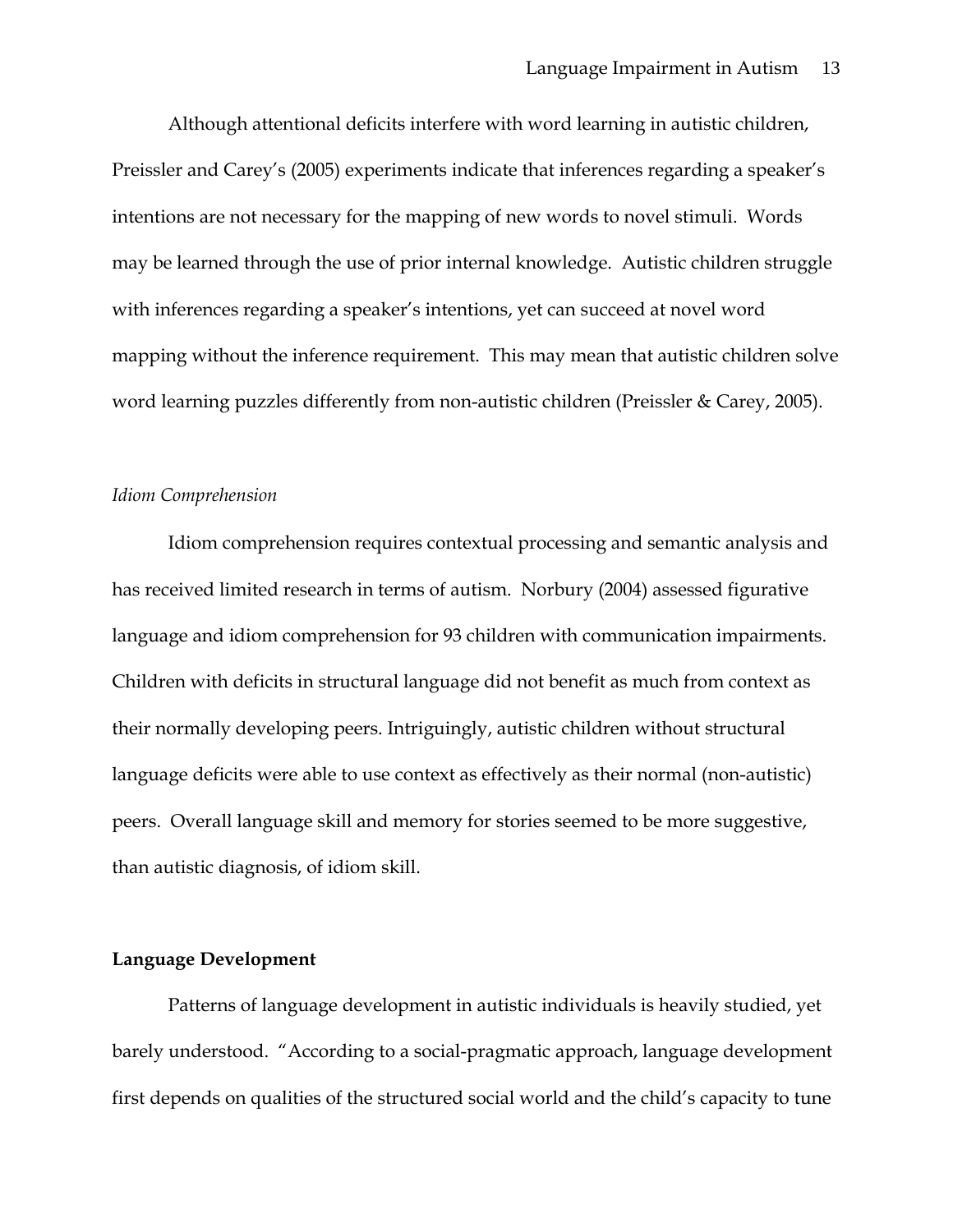into and become engaged with the proximal environment" (Bono, et al., 2004). Thus, joint attention skills, and social engagement challenges may interfere with language development in autistic children. Intriguingly, studies have shown that autism may go beyond standard language delays and change the order in which skills are acquired. In typically developing children, word comprehension comes before word production. Yet, word production comes before word comprehension and before phrase comprehension in autistic children (Charman, 2004). Even in disorders, language does not remain static and must therefore be studied over time (McCardle, et al., 2005).

Sigman and McGovern (2005) assessed language skills in 48 autistic adolescents who had been previously assessed during preschool and middle-school. In the earlier period (from preschool to middle-school) one-third of participants had made dramatic gains in language skills. This new assessment as adolescents and young adults found that cognitive and language skills had remained stable or declined since middle-school. Language abilities in adolescence were predicted by language ability and non-verbal communication in middle-school, and by functional play years, responsiveness to other's bids for joint attention, the frequency with which joint attention was initiated, nonverbal communication and play skill in preschool (Sigman & McGovern, 2005).

These findings suggest that there may be a "sensitive period for children with autism to gain elementary cognitive and language skills" (Sigman & McGovern, 2005). Thus, even though the language impairments associated with autism are generally referred to as delays, the delays may end up preventing full language development.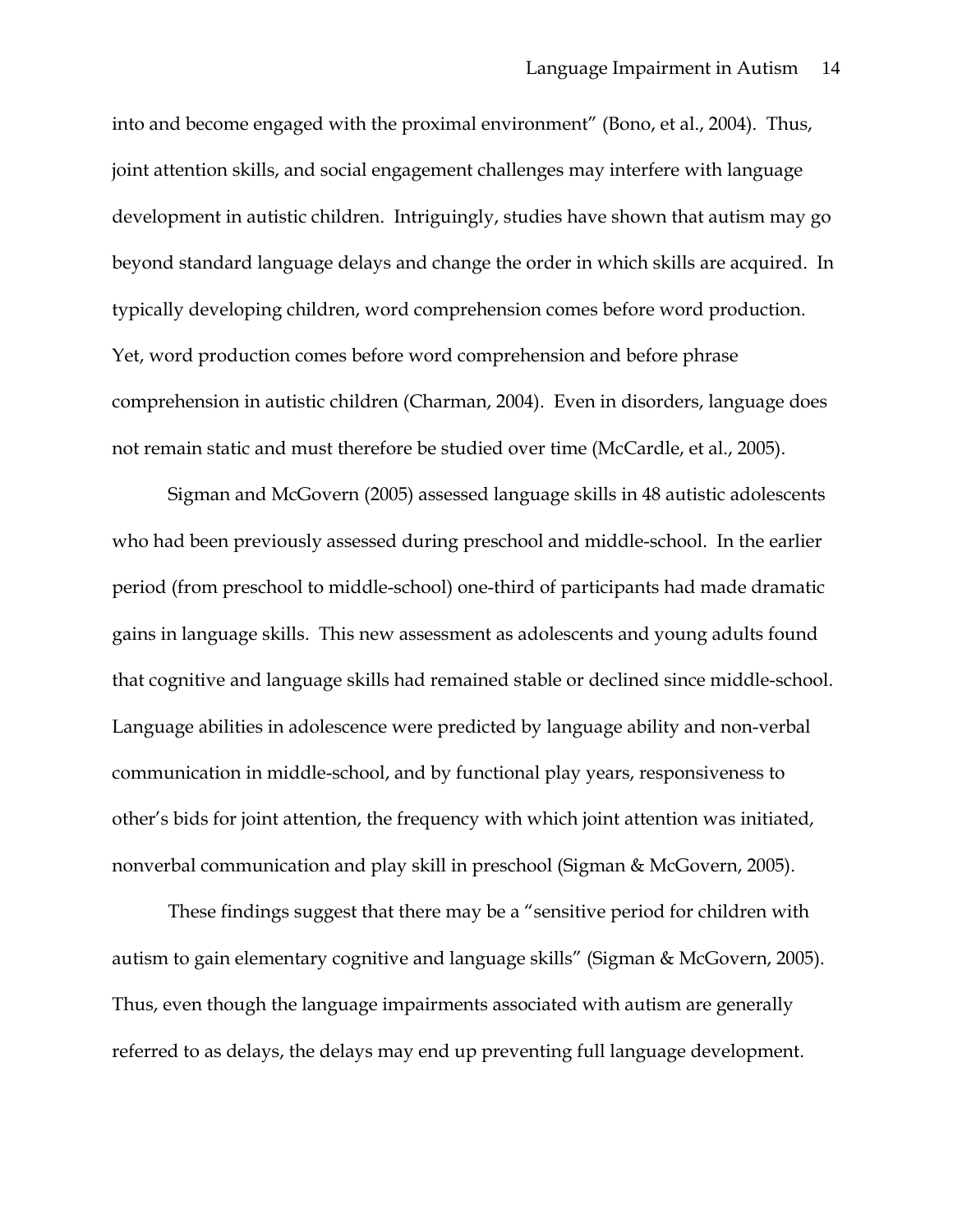### **Language Testing, Assessment & Evaluation**

Language and communication impairments are central to the diagnosis of autism spectrum disorders but there is an uneven profile of language competency (Charman, 2004). Thus, measures of language need to be adapted in order to directly assess different areas of strength and weakness (McCardle, et al., 2005). Underestimation of a child's abilities may prevent intervention strategies from achieving success (McCardle, et al.) and overestimation of a child's language comprehension may keep their challenges from being properly identified remediated (Young, et al., 2005).

Many autistic preschoolers display very low language competence. Yet, most standardized language testing norms begin at 18-24 months so these low language levels may not be properly measured by the existing tests (Charman, 2004). There are few assessment tools that effectively identify pragmatic language disorders (Young, et al.) and this limitation is compounded by the fact that the tools do not always successfully pick out autistic individuals.

Young, et al. (2005) set out to determine whether or not two standard tests could successfully differentiate pragmatic language disorders in children with autism spectrum disorders. Autistic and non-autistic participants who were matched on verbal IQ and language fundamentals took both the Strong Narrative Assessment Procedure (SNAP), developed by Strong in 1998 and the Test of Pragmatic Language (TOPL) developed by Phelps-Teraski & Phelps-Gunn in 1992. The SNAP test could not clearly differentiate language problems between autistic and control groups. Autistic children performed similarly to controls on syntax, cohesion, story grammar, and completeness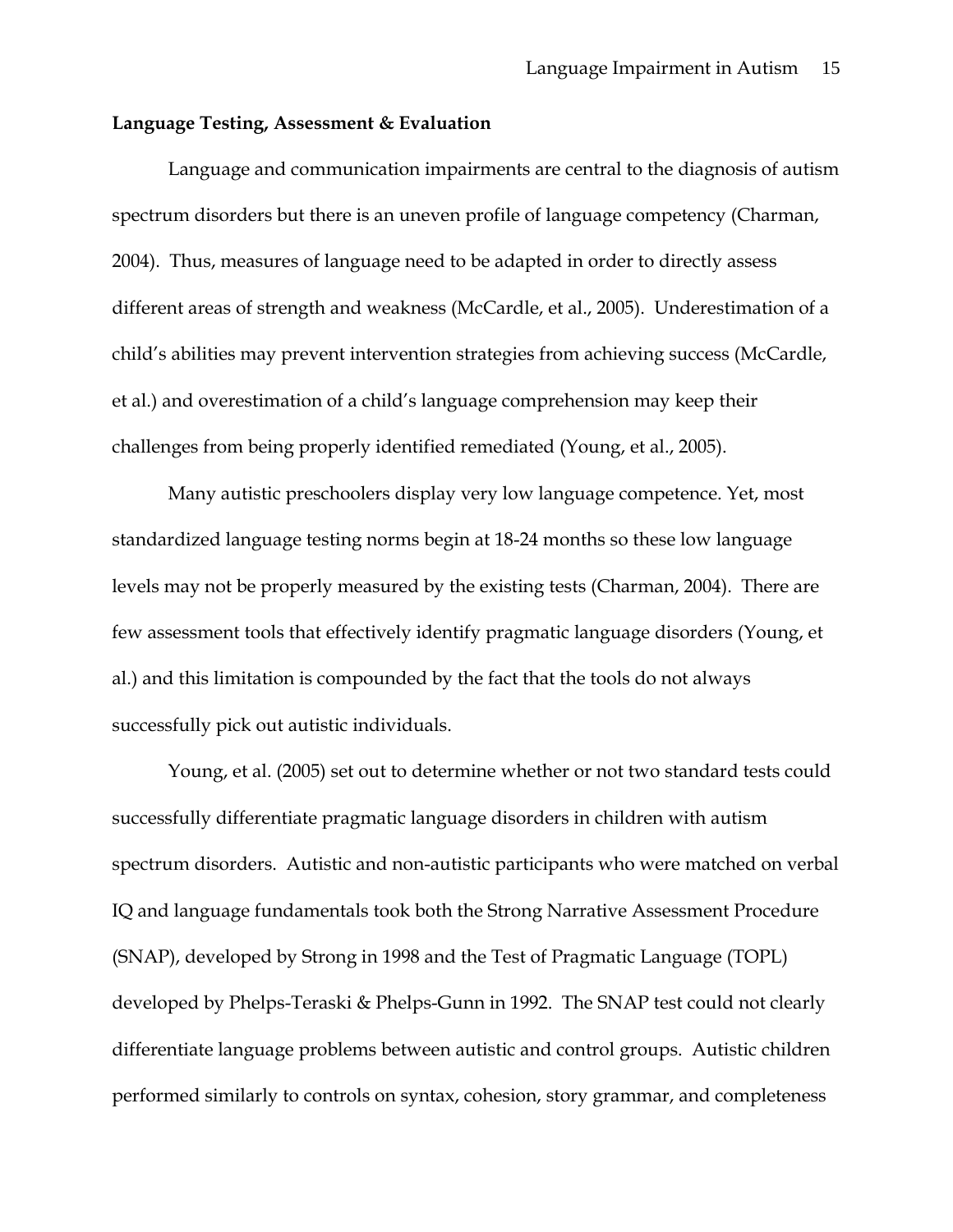of episodes. Control participants only performed better when asked to answer inferential questions. However, the TOPL test was effective in differentiating pragmatic language disorders since the control children performed significantly better than the autistic children. The TOPL elicits functional communicative interactions by using situations that occur in familiar settings and assesses physical setting, audience, topic, purpose, visual-gestural cues, and inferential thinking (Young, et al., 2005). Based on this finding, the TOPL successfully separates pragmatic language skills from overall language ability and can be used when assessing language deficits in autistic individuals.

#### **Unique Insights from Unique Individuals**

In educational circles, Temple Grandin is frequently cited as a source of information about autism. Her book, *Thinking in pictures: and other reports from my life with autism* (1995), is recommended as a source for those who wish to understand the autistic experience. Because she was autistic, early expectations for Grandin were lower than her intellect might have suggested and she began her adult life as a meat-packer. However, her brilliance prevailed and she ended up restructuring the industry with new methods and designs that were not only more efficient but improved animal welfare. She obtained her Ph.D. in animal science and has divided her time between her chosen profession and educating others about autism.

What is most interesting about Grandin's story is that it is less unique than suggested at first glance. Roughly 10% of autistic people can be classified as autistic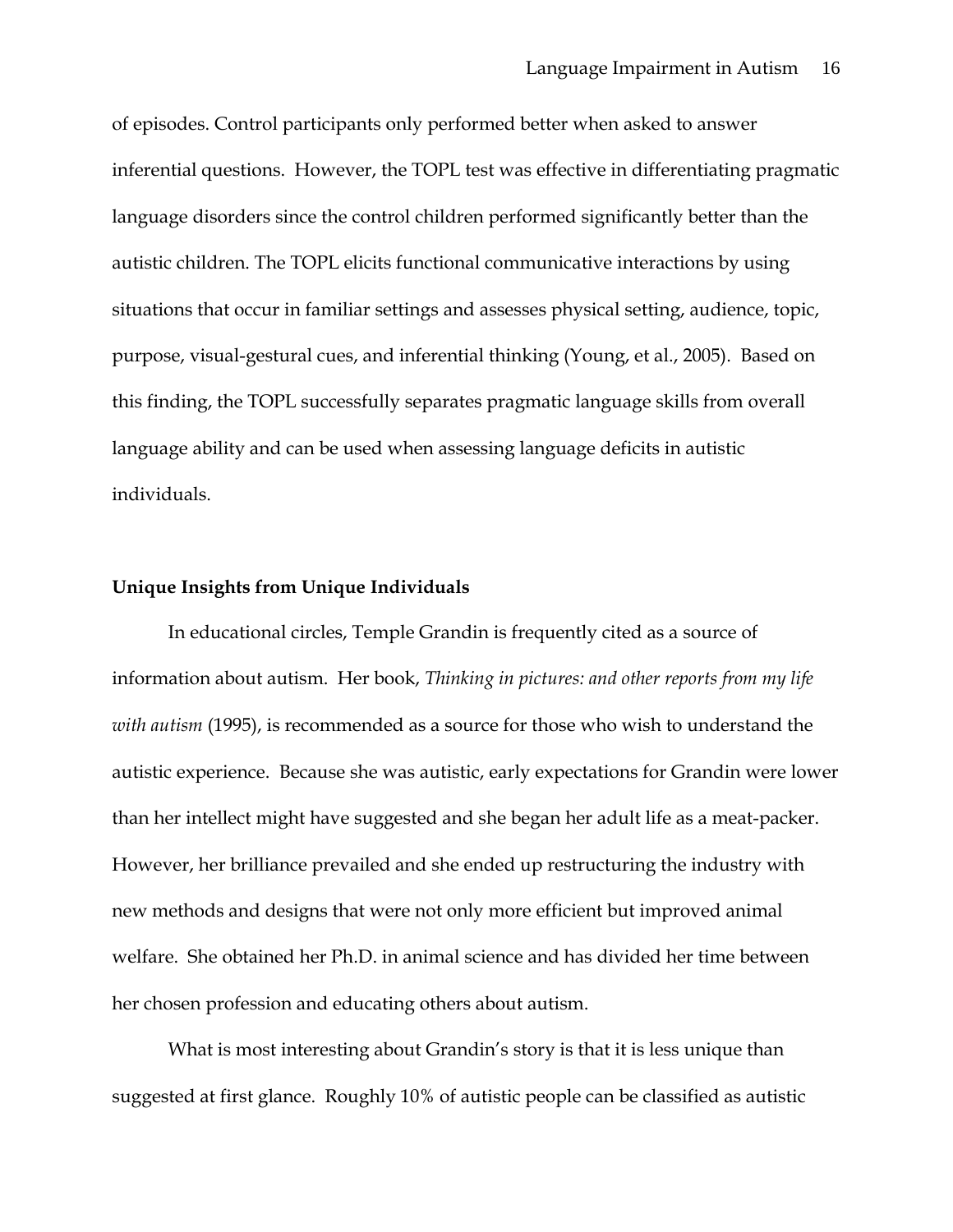savants (Johnson, 2005) with autistic deficits and concomitant genius. These unique individuals, many of whom can describe their life experiences, allow the rest of the world to gain insights into the language and communication deficits of autism. A high-functioning engineer with autism spectrum disorder refers to himself as "seeing blind and hearing deaf" (Van Dalen, 1994 in Noens, & van Berckelaer-Onnes, 2005). Although he can see what is going on in the world around him and can listen to conversation, the incoming stimuli is too rapid for him to keep up with and distill to essential information. In this sense, his language difficulties are not related to language itself, but rather to his processing ability. Van Dalen lives with pragmatic language deficits. His functional language skills are well below his internal language skills. If information is received, processed step-by-step, and then responded to all at his own pace few language deficits would be evident. However, society moves much faster and with greater variety than he can adjust to. As a result, his communication mimics greater language disorder than is actually present.

The most interesting example for those investigating the language challenges associated with autism is a British man named Daniel Tammet. Tammet draws attention because of his skills with numbers. He can perform complex calculations rapidly and accurately and describes the process he uses in a manner similar to Grandin's. When asked to multiply two numbers, he sees two pictures in his head, that morph into a third shape which is the answer (Johnson, 2005). The processing similarities shared by Grandin and Tammet may be evidence of a unique visual processing language system associated with autism. Tammet, who already speaks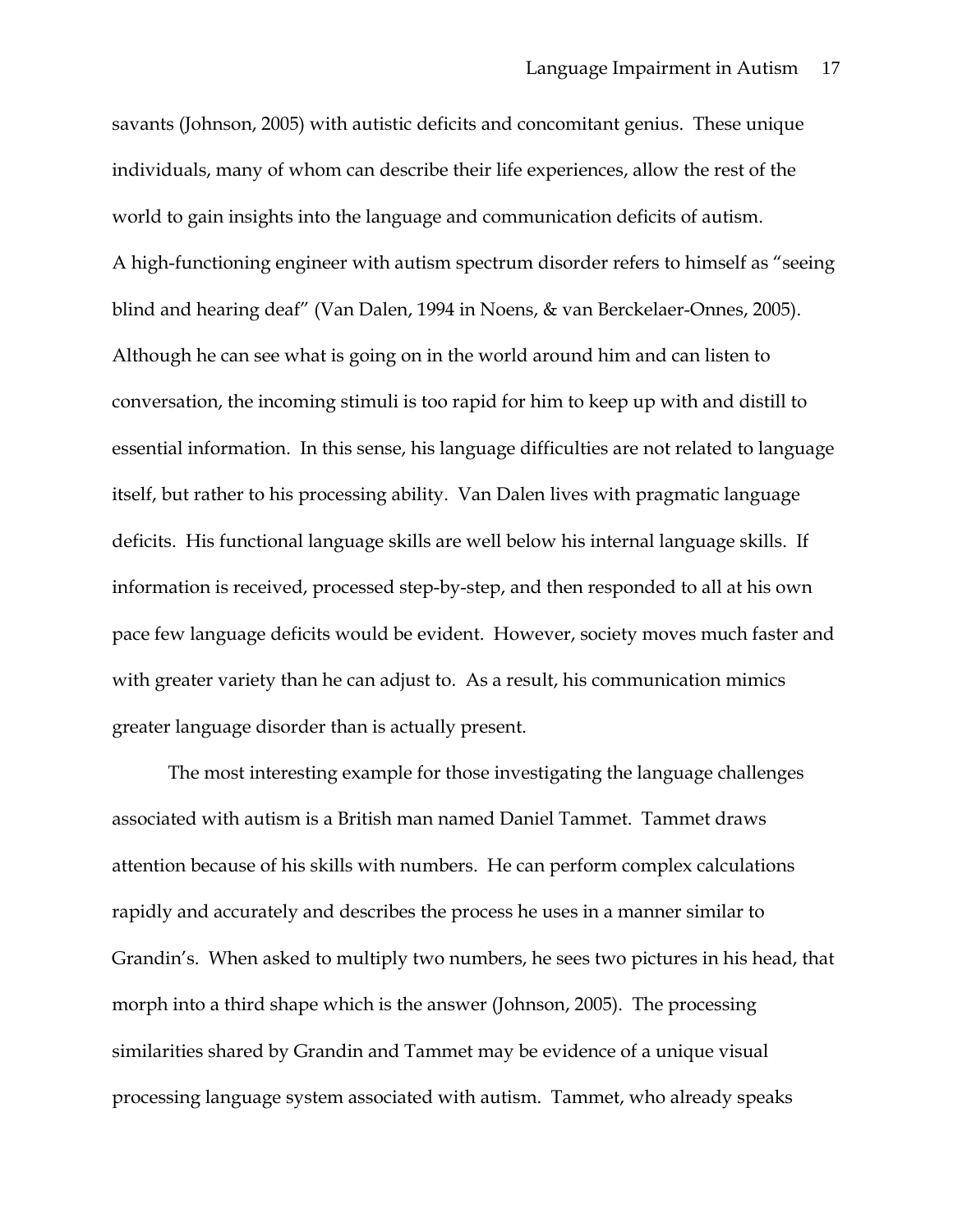seven languages, is developing his own language, Manti, which may lead to even more interesting insights into the nature of language in general and the processing of language by the autistic mind.

# **Brain Structure**

There was a time when people hypothesized that differences in brain structure were responsible for everything from handedness to feminism. In the modern era of fMRI (functional magnetic resonance imaging), PET (positron emission tomography), EEG (electroencephalography), and MEG (magnetoencephalography) scans many of these theories can be tested. Handedness has been shown to be correlated with language processing and researchers believe that electrophysiological techniques hold considerable promise for future studies of language processing because of their ability to track brain processes without an extrinsic risk (Phillips, 2005). Many recent studies have identified structural differences in autistic brains. Some of the structural differences in autism are similar to those in specific language impairment. Identifying the overlapping regions of brain anomalies and determining the language deficit similarities will help researchers to eventually match brain structures to specific aspects of language.

### *Asymmetrical Brains*

Several studies of brain structure have examined symmetries and asymmetries between the right and left hemisphere. Overall, brain asymmetries are masked when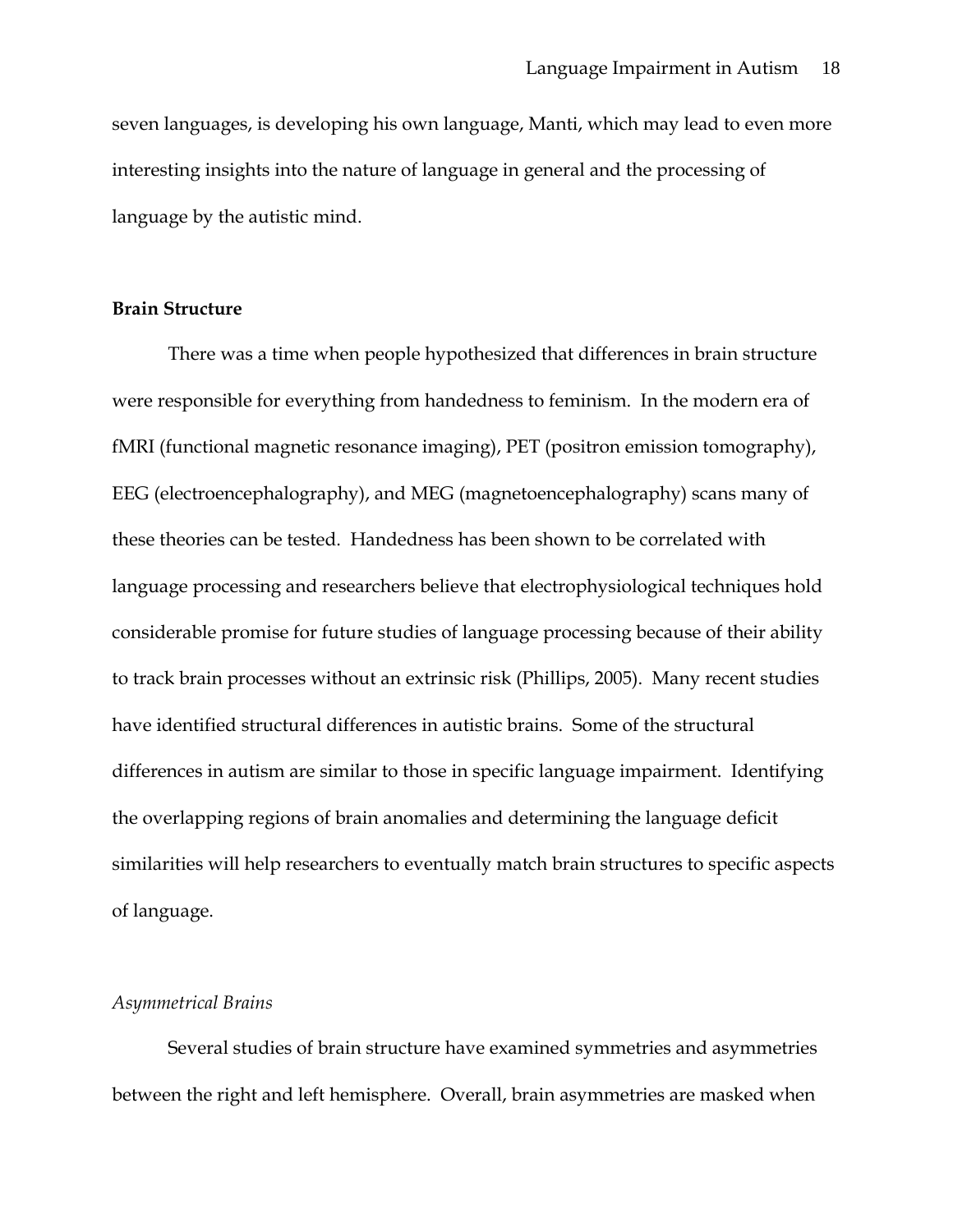analyzed in larger units but become apparent when studies focus on smaller units (Foundas, 2004). The greatest asymmetries are found in higher order associations of the cerebral cortex (Herbert, et al., 2005). Seventy-percent of people with normal language function have leftward asymmetry (left side is larger than the right side) in Brodmann's areas 22 and 45 and in the superior temporal gyrus and tend to have language lateralized within the left cerebral hemisphere (Foundas). Broca's area is similarly, larger in the left hemisphere than in the right in most right-handed, typically developed individuals (De Fossé, et al., 2004).

Autism is considered a neurodevelopmental disorder and atypical symmetry has been connected to neural risk for atypical functioning (Foundas). Thus, unusual brain symmetry in autistic individuals may their explain language (and other) deficits. A recent study by Herbert, et al. (2005) found no asymmetries in the cerebral hemisphere, grey matter, white matter and the cortical lobes of children with autism. However, when they examined specific cortical parcellation, more pronounced asymmetry (both right and left) was found in autistic children than in the control subjects. Overall, autistic children showed a tendency towards rightward asymmetry in cortical regions. One hypothesis is that the rightward asymmetry "may be a consequence of early abnormal brain growth trajectories" (Herbert, et al.) in language related disorders and that "higher-order association areas may be most vulnerable to connectivity abnormalities associated with white matter increases" (Herbert, et al.).

The unusual asymmetry of the autistic brain creates a reversal in the language associated cortex for autistic children (Herbert, et al.). Thus, the majority of autistic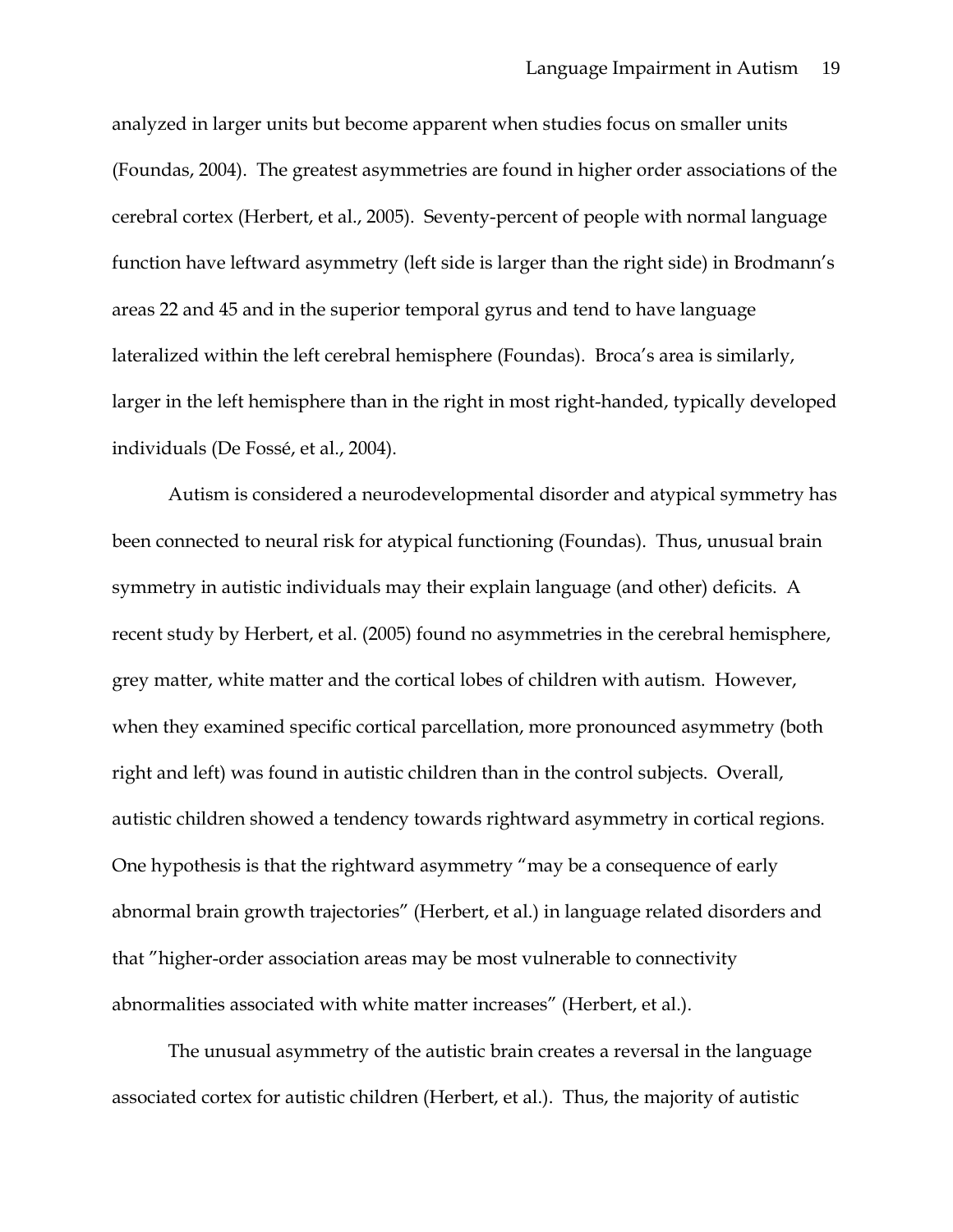children have language lateralized to the right cerebral hemisphere. Studies of people with developmental language disorders have found reduced or reversed asymmetry patterns in Broca's area (De Fossé, et al., 2004) leading to rightward language lateralization. These patterns of cerebral symmetry are similar in the brains of autistic children and in non-autistic children with developmental language disorders (Herbert, et al.). Despite apparent surface similarities, the two sides of the brain may have different aptitudes for language processing.

#### *Cortical Column Abnormalities*

According to Chandana, et al. (2005) "there are significant differences in minicolumn organization between the left and right sides of the human brain." Minicolumns on the left-side of the brain should be wider and more widely spaced than those on the right-side. Autopsies of people with autism have found abnormalities in cortical columns, an increased number of minicolumns and fewer cells per column. This atypical minicolumn organization may have a profound influence on language and other hemispheric specializations. The smaller, more closely spaced minicolumns may be a type of damage requiring compensatory changes (Chandana, et al.) such as reversed language lateralization. Tammet's autism began following a seizure at the age of three (Johnson, 2005) and others have suggested that autism may be the result of early brain damage since most autistic children develop normally during the first year of life. If atypical autistic brain structures are the result of early damage it is possible that the language deficits could be prevented with early detection and intervention.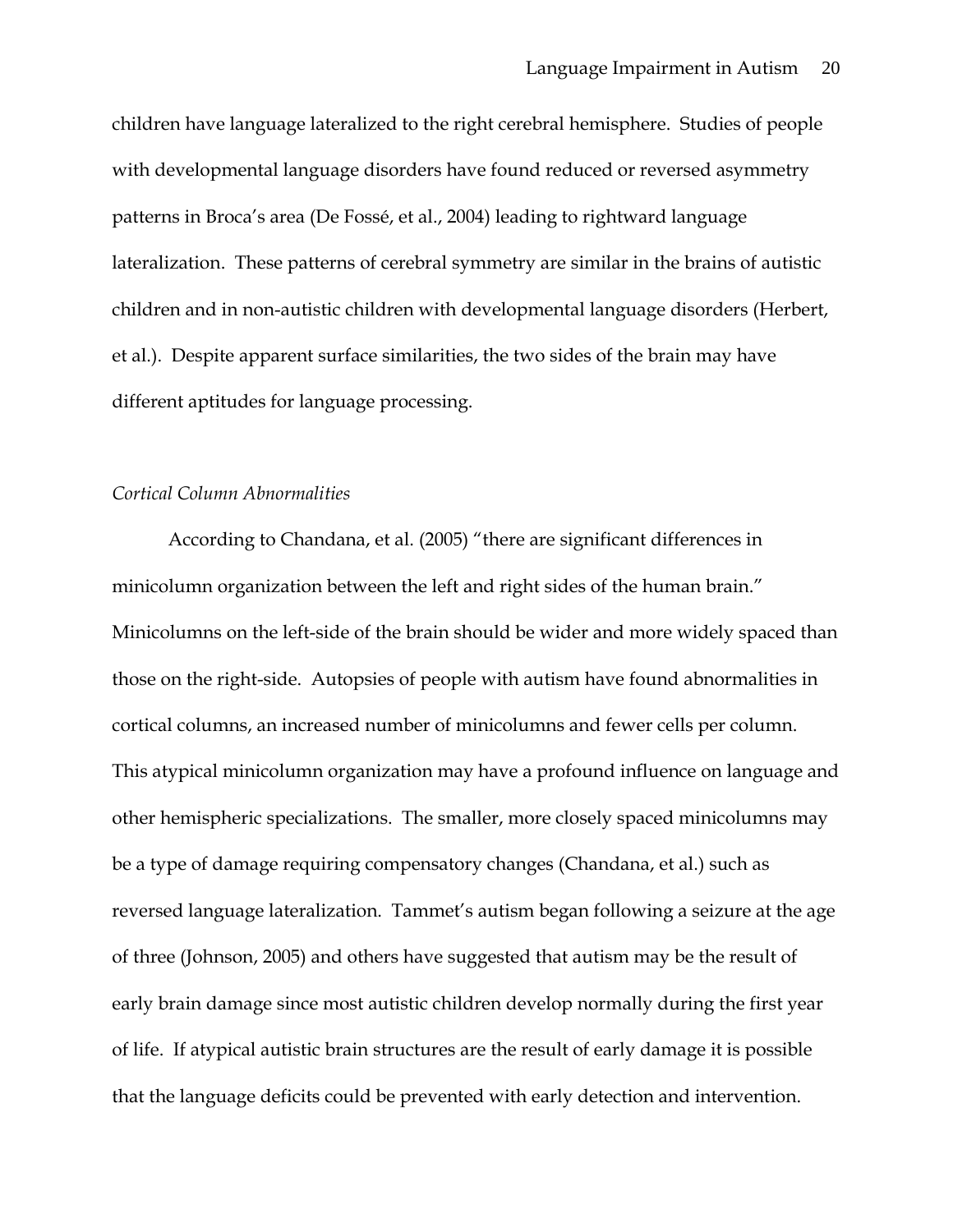### *Brain Volume*

The increased specialization and lateralization of function in autism may be associated with larger brain volume (Herbert, et al., 2005). Overall measures of brain volume can identify autism, and separate high-functioning individuals from lowfunctioning individuals (Akshoomoof, et al., 2004). The brains of children with autism tend to be larger than normal and have non-uniformly distributed white matter enlargement (Herbert, et al.). Brain and white matter enlargement in autism occurs postnatally in areas that myelinate later rather than in the earliest developing areas of the brain.

Despite the overall larger brain volumes, the patterns of enlargement are uneven. One study with autistic children noted larger left planum temporale volume than of controls, whereas another study with autistic adults noted smaller left planum temporale volume than of controls (De Fossé, et al., 2004). Similarly, regions with lower grey matter density have been reported in adults with autism (De Fossé, et al.) and the white matter volume increase driving the larger total brain volume has increased radiate white matter and decreased deep white matter (Herbert, et al., 2005). This may mean that intrahemispheric corticocortical fibres are increased, whereas interhemispheric connections are decreased. Thus, brain enlargement may create an efficiency reducing bottleneck in interhemispheric linkages (Herbert, et al.).

Delays associated with interhemispheric communication may encourage intrahemispheric specialization and increase lateralization. Reinforcing this idea,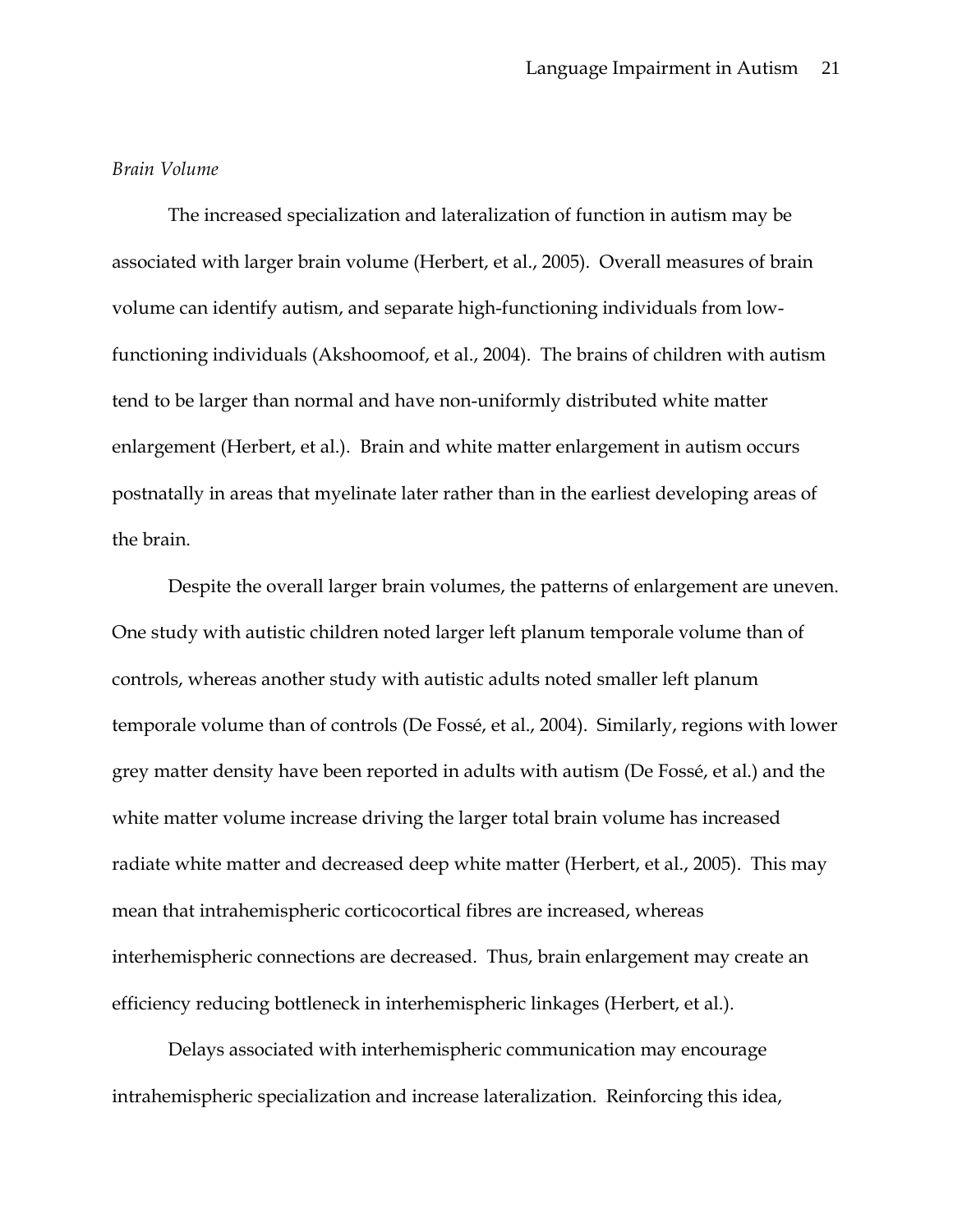autistics have been reported as having small to normal sized, or corpus callosums. Since interhemispherical communication passes through the corpus callosum the disproportionate sizes (between overall brain size and the corpus callosum) may favour increased lateralization and lead to greater asymmetry of brain activity (Herbert, et al., 2005). Poor coordination between different regions of the brain may force autistic children to specialize regions of their brains for specific tasks. This idea also supports the theory that individuals with autism are using non-optimal regions of their brain for language processing.

#### *Brain Activation*

Theories of atypical brain activations have been supported by several studies. Meresse, et al. (2005), found that hypoperfusion (low blood flow) was related to the severity of autistic behaviours. The more severe the autistic syndrome, the lower the cerebral blood flow measured at rest was in the left hemisphere of the brain. Just, Cherkassky, Keller & Minshew (2004) studied brain activation for language processing during both word and sentence comprehension. They found that, when compared to a control group, the autistic group had greater activation in Wernicke's area and less activation in Broca's area and that activation between areas was less synchonized.

These activation abnormalities could arise from decreased grey matter density causing simultaneous disruptions of local and distant circuit organization (Just, et al.). Or, white matter abnormalities, which may be caused by a growth dysregulation or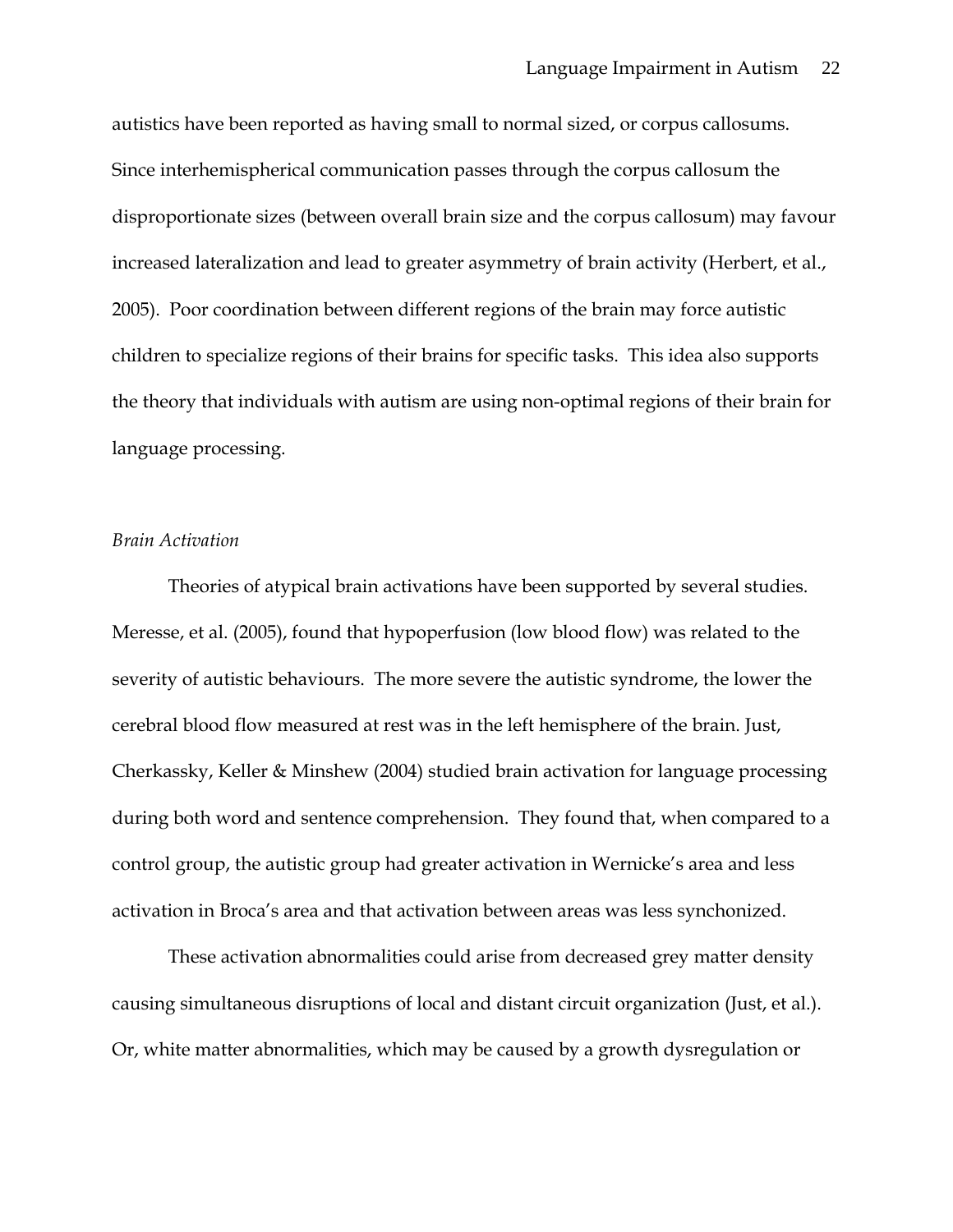excessive preservation of unneeded connections, may make it harder for different regions of the brain to coordinate activation (Just, et al.)

Synchronization deficits in autism may form a neural basis for disordered language, explain off-topic utterances, and create less information integration in language processing (Just, et al., 2004). This explanation justifies the standard autistic performance spectrum where individuals are more successful on tasks requiring limited cortical coordination and less successful on tasks requiring larger-scale cognitive integration. Just, et al. (2004) propose that "autism is a cognitive and neurobiological disorder marked and caused by underfunctioning integrative circuitry that results in a deficit of integration of information at the neural and cognitive levels."

### *Serotonin Levels*

Another possible explanation for disordered brain activation is neurotransmitter levels. Several studies have shown that blood serotonin levels are elevated in autistic children and it is commonly understood that autistic children have global and focal abnormalities in serotonin synthesis. A recent study by Chandana, et al. (2005) has attempted to quantify these abnormalities and assess their influence on language impairment. Non-autistic young children have brain serotonin levels that are double that of adults. Starting at the age of five, these levels slowly decline to adult values. Autistic children show an opposite pattern with serotonin levels increasing slowly from the age of 2 to 15 where they eventually rest at 1.5 times the normal adult levels (Chandana, et al.). Some children with autism also show focal abnormalities with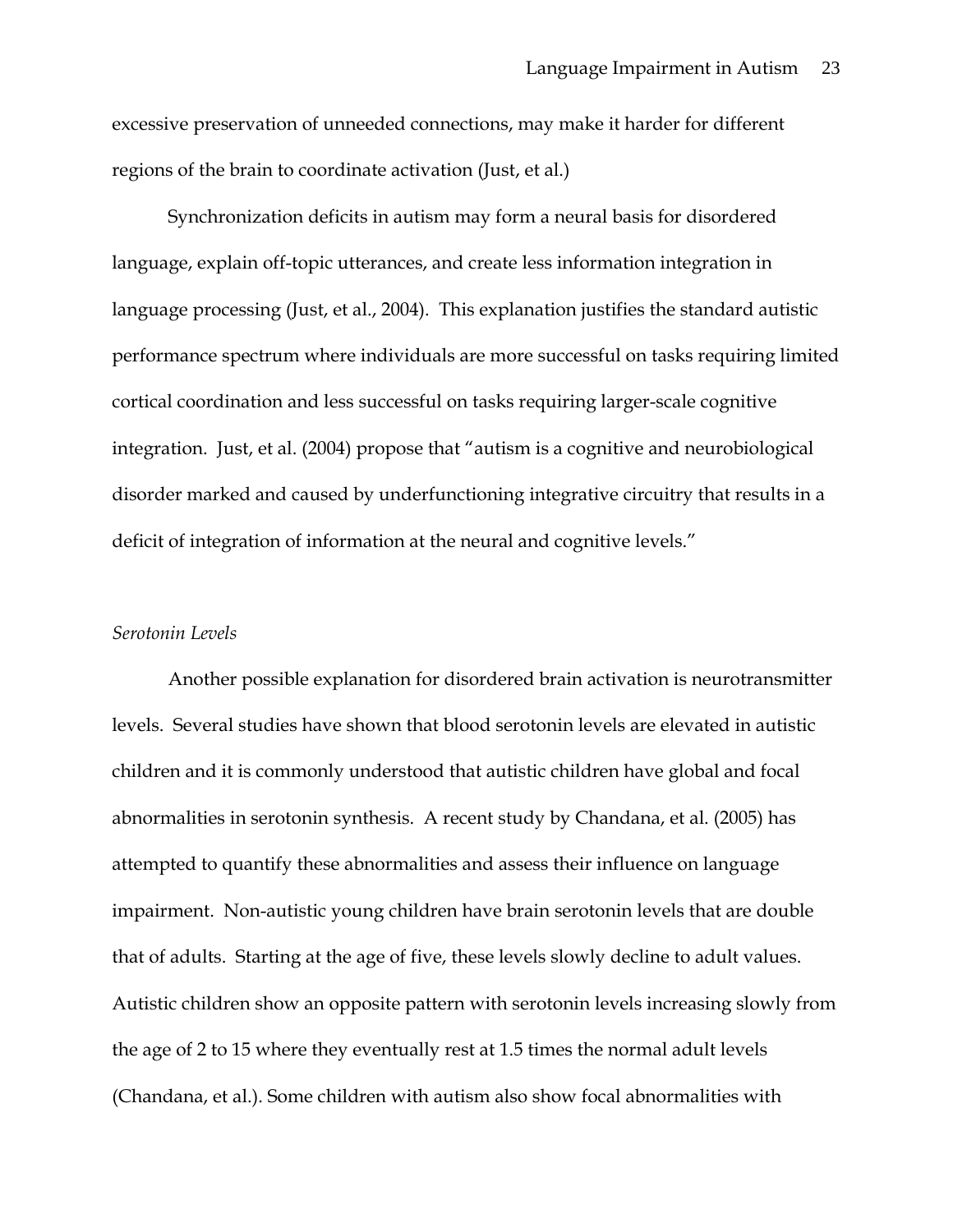asymmetries of brain serotonin in the frontal cortex, thalamus and cerebellum. Different patterns of cortical abnormality in serotonin synthesis seem to be related to hemispheric dysfunction, and thus language deficits, in autistic children. Left-sided serotonin shortages were related to a higher prevalence of severe language impairment (Chandana, et al.).

### **Investigating Genetics**

It has been proposed that autism and specific language impairment may have a common genetic linkage (Foundas, 2004). These theories are driven by the higher incidence of autism, or autistic symptoms, within families that have at least one previously diagnosed autistic individual. However, many researchers caution against relying on genetic explanations. Müller (2005) notes that even though morphosyntax is impaired in many situations of language impairment it is affected differently in different ways and to different degrees of consistency. She warns that looking for etiological intersections to account for language impairments in multiple disorders may provide inaccurate explanations. Phillips (2005) notes that the effects of specific genetic disorders on language are surprisingly nonspecific. Morphosyntactic difficulties associated with verb inflection occur in autism and in many other developmental language disorders presumed to have different genetic causes. Studies indicate that multiple genes influence language disorders (Tager-Flusberg, 2005). Yet, the effects of genetic disorders on language can also be seen as highly specific since only certain components of language are affected (Phillips, 2005). This may mean that the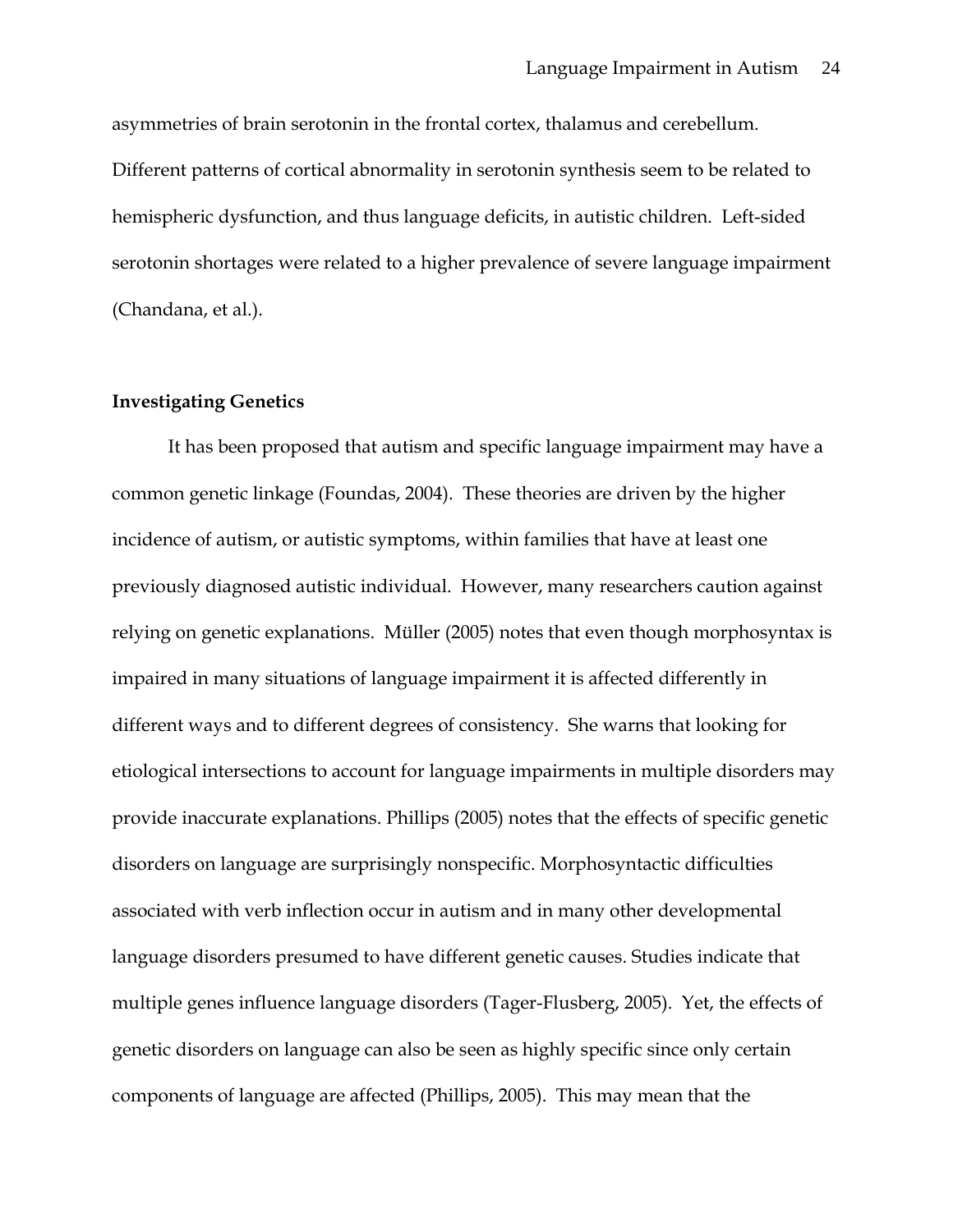underlying cause of the deficits is not related to language at all. Or, it might be that certain aspects of language are simply more vulnerable than others (Phillips, 2005).

#### *Findings to Date*

Despite the cautionary concerns, several researchers have found intriguing evidence of genetic links to autism. Fisher (2005) discusses FOX2P mutations as part of a complex puzzle causing speech and language disorders. Chandana, et al. (2005) indicates that the elevated blood serotonin levels found in autistic children is shared by their first degree relatives and proposes that genetic coding may influence serotonin metabolism in autistic individuals. Studies of maternal genotypes have shown connections between autism susceptibility and IQ (Chandana, et al.). A nonparametric quantitative trait locus genome scan in 152 families with autism pinpointed chromosomes associated with 'age at first word' and 'age at first phrase' (Alarcón, Yonan, Gilliam, Cantor, & Geschwind, 2005). Mutations within these chromosomes could create susceptibility for autism.

### *Research Design*

Smith & Morris (2005) describe two standard approaches to identifying genetic factors in autistic language disorders. A top-down approach uses observable characteristics to discover genes that influence language processing. A bottom-up approach compares the resultant effects of genes that are already known to cause language deficits. Regardless of the method used, the goals of genetic research,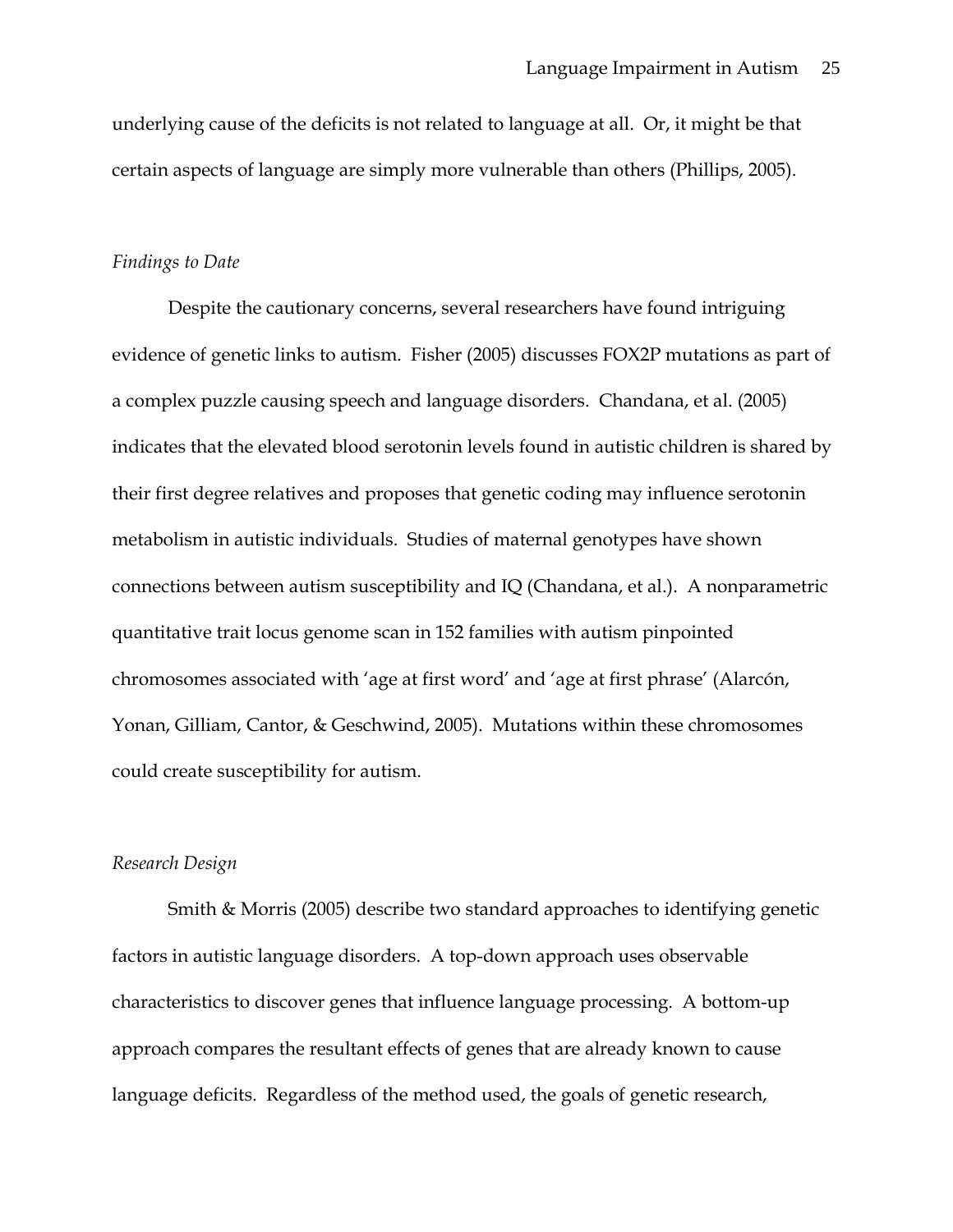according to Tager-Flusberg (2005), should be to identify the developing characteristics of specific disorders, identify precursors and predictors of language acquisition in children with developmental language disorders, identify contributing genes, and identify environmental factors that influence language trajectories.

# **Theories of Autism**

There are a variety of theories regarding the experience of autism. One of the most popular theories is referred to as mindblindness, or an absence of a theory of mind. The theory of weak central coherence has also found several supporters. A recent theory, based on neurobiological research, posits an underconnectivity for signals within the autistic brain. When all three of these theories are taken together they provide a viable picture. This section examines them as individual theories but the possibility that one may feed and explain another should not be overlooked.

### *Theory of Mind*

The theory of mind hypothesis assumes that autistic children do not consider the state of mind of others. This theory explains how social relationships would be seriously disadvantaged and autistic individuals would have a difficult time participating in small talk. If the theory of mind is valid then autistic individual would require explicit teaching of language, social skills, and the provision of extra information in interpersonal communication.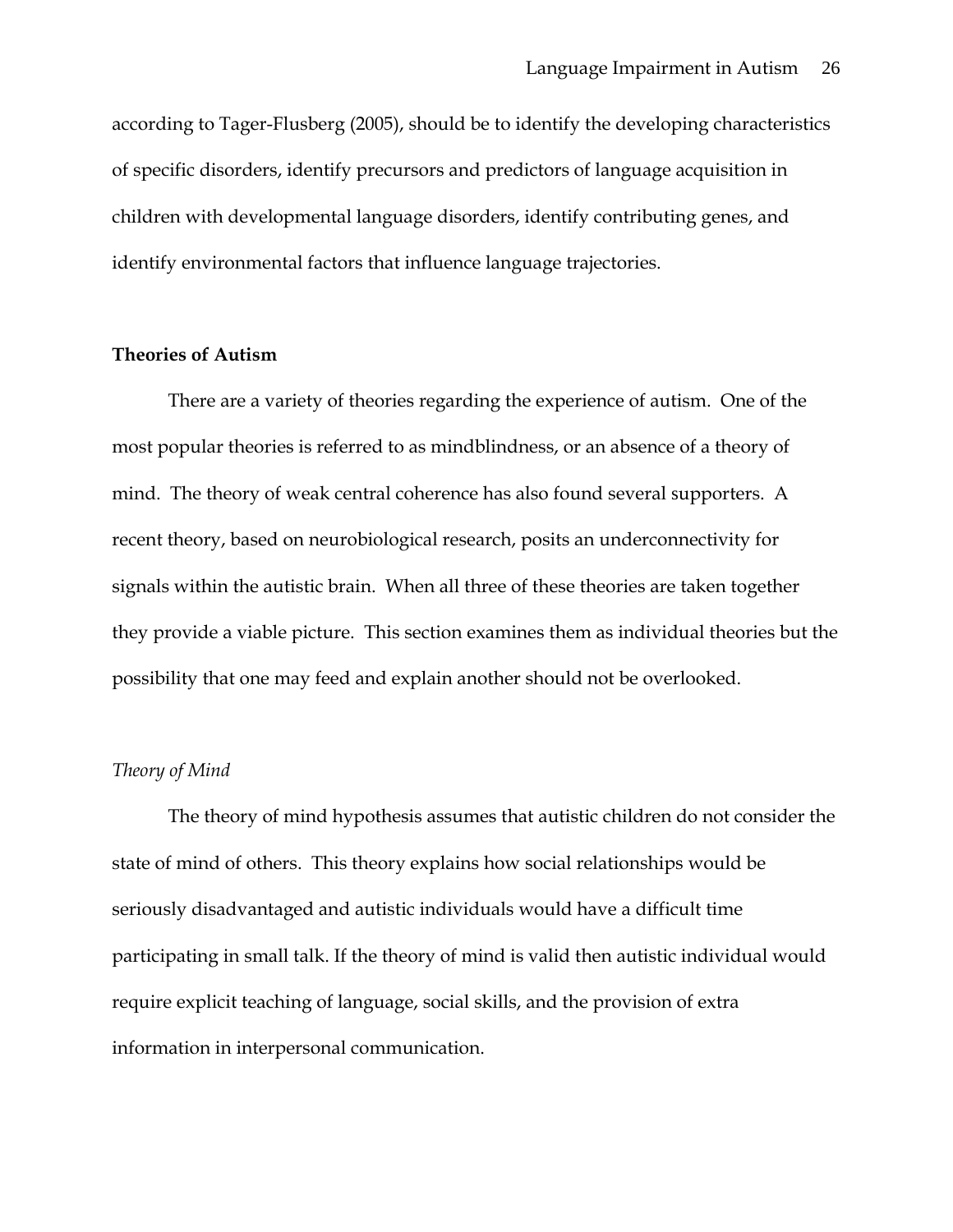One explanation for the tendency of autistic individuals to make non-contingent utterances is that their theory of mind deficits prevent them from following the logical path of a conversation (Hale, & Tager-Flusberg, 2005). Similarly, this theory can explain the problems that autistic individuals have with non-literal language since we form representations of the speaker's mental states in order to understand their intentions (Martin & McDonald, 2004).

Yet, recent studies suggest that the acceptance of the theory of mind explanation for autism may be premature. Young, et al. (2005) has found that the development of language skills may precede the development of theory of mind. The fact that autistic individuals changed their strategies when attempting to repair conversational breakdowns indicates that they must have been assessing something about the listener's state of knowledge (Volden, 2004).

Even more intriguingly, a recent study (Whitehouse & Hird, 2004) matching autistic children with non-autistic children of comparable verbal age found that they were able to perform standard theory of mind, belief and not-belief tasks involving reasoning about a character's actions based on explicit knowledge of their beliefs and desires. This study confirms the strong relationship between language ability and belief-desire reasoning. A seed of hope does remain for theory of mind supporters since autistic children still experienced difficulties with higher level theory of mind tasks. Overall, children with autism had equivalent formulator skills, and poorer conceptualizer functions than verbally matched comparisons. This indicates that autistic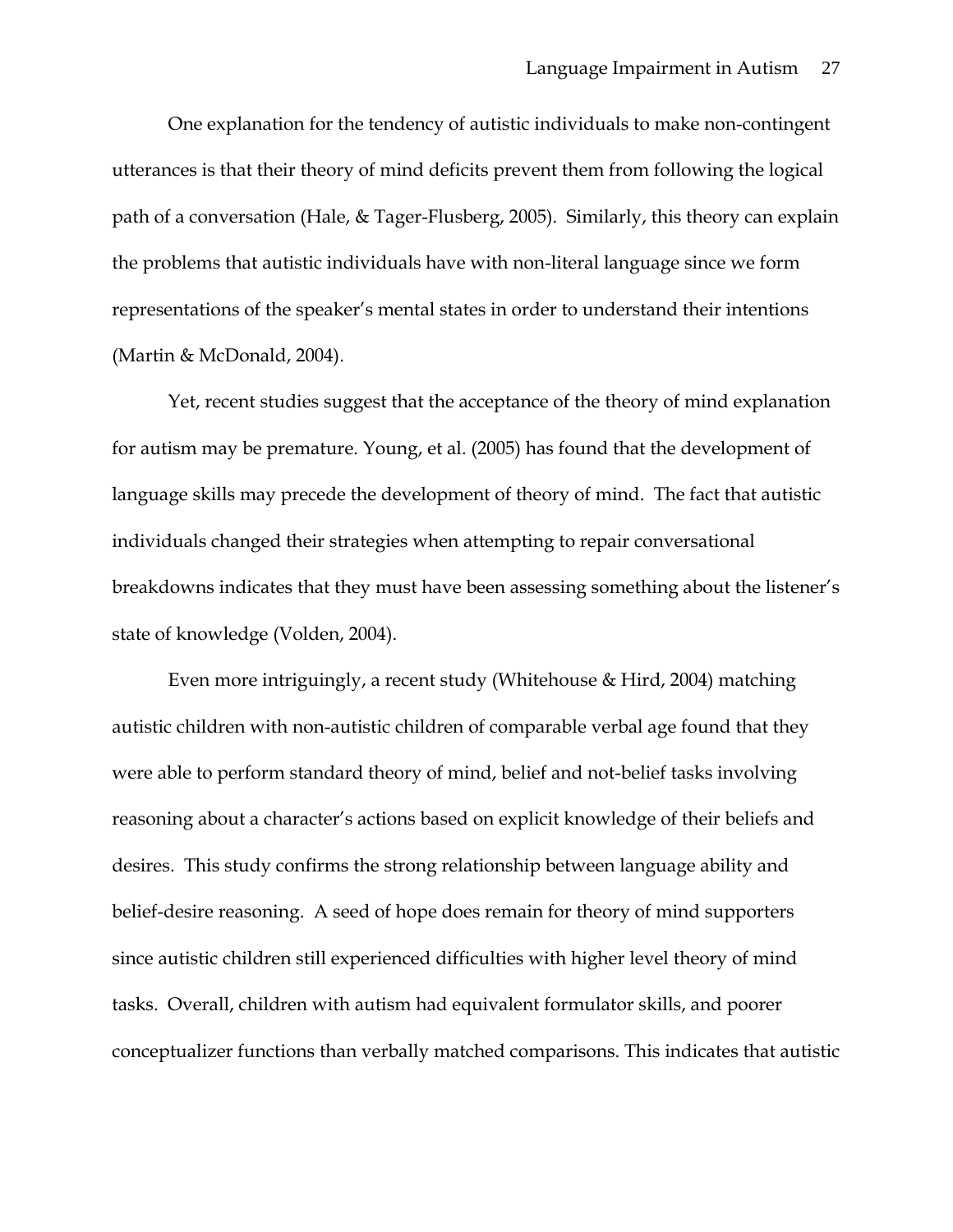individuals may have the syntactical aptitude for theory of mind representations but find no need for the inclusion of this structure (Whitehouse & Hird, 2004).

#### *Weak Central Coherence Theory*

The theory of weak central coherence proposes that autism is connected to a cognitive processing style that favours segmental over holistic processing. This means that individuals will only absorb some of the available information and not fully benefit from contextual support. For most individuals with autism spectrum disorders, pragmatic skills are specifically impaired, whereas formal and semantic aspects are relatively spared (Noens, & van Berckelaer-Onnes, 2005). The central coherence hypothesis has been described as an explanation for these inconsistencies by focusing on limited intentionality and symbol formation.

However, the bulk of the research does not support this theory. Martin and McDonald (2004) found that central coherence was not related to pragmatic language ability. Changing conversational repair strategies suggest that autistic individuals are making decisions based on the whole interaction rather than just the immediately preceding utterance (Volden, 2004).

#### *Underconnectivity Theory*

A newer theory suggests that autistic language deficits are caused by underconnectivity in the brain. Most neurobiological studies seem to support this theory although they cannot yet explain it. Asynchronous activation of related brain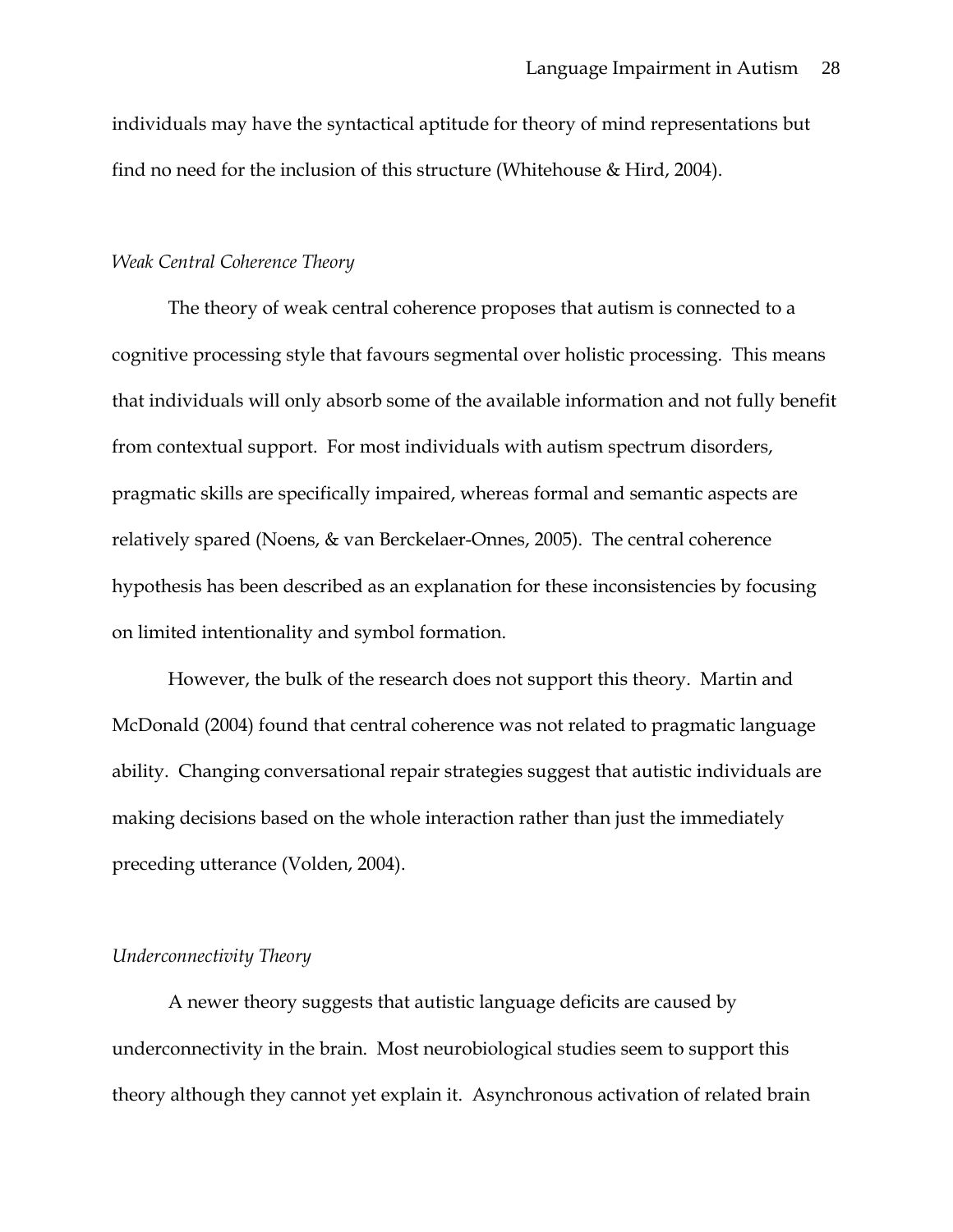regions suggests that the communication between regions is neither efficient nor effective which could be explained by poor connectivity.

#### **Conclusion**

In order to continue pursuing their goals, researchers (those searching for genetic causes and those investigating intervention strategies) need to find focused measures for individual language components that are specific to the language profile of autism (Mervis & Robinson, 2005). Language deficits associated with autism are mostly pragmatic or due to delayed acquisition. Although they do not seem as skilled as nonautistic individuals, people with autism can engage in multiple strategies for conversational repair, use context to decode idioms and apply prior knowledge to the acquisition of new words. Joint attention plays an important role in language development for the autistic child. When adults watch for initiations of joint attention and follow-in to provide the child with learning opportunities their language skills improve. Targeted changes in particular behaviours may lead to secondary indirect changes and response to joint attention can be a pivotal moderator of intervention effects (Bono, et al., 2004).

Future studies should aim to refine the understanding of these strengths and weaknesses as well as investigate other possible areas of impairment. A clearer picture of the variations within the autism spectrum could allow for changes to the DSM criteria and clearer diagnoses. Unique individuals who have an awareness of their own autism may provide insight that can only be found from within. Crosslinguistic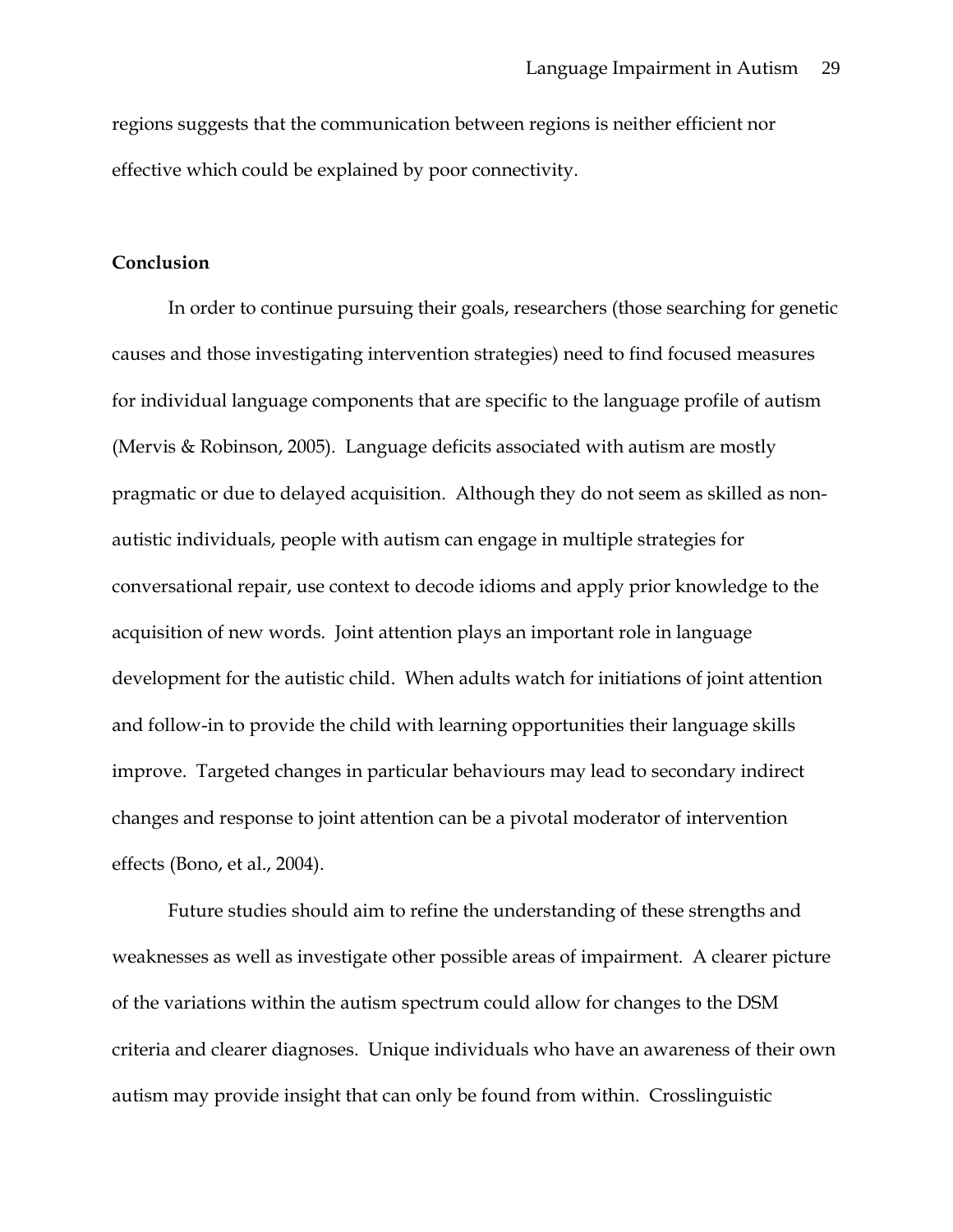investigations have shown different developmental language disorder manifestations across languages (Tager-Flusberg, 2005) so studies examining cross-cultural autistic deficits may tell us more about the nature of language itself.

The brains of autistic individuals differ from typical brains in terms of symmetry, volume, language lateralization, blood flow, and neural transmitter levels. Identifying the atypical brain usage in autistic individuals only provides a small piece of the puzzle towards understanding their language difficulties. Yet, this piece, when combined with behavioural and functional studies may help to make sense of the proposed theories for the autistic experience and may help to pinpoint language deficits for early detection and intervention.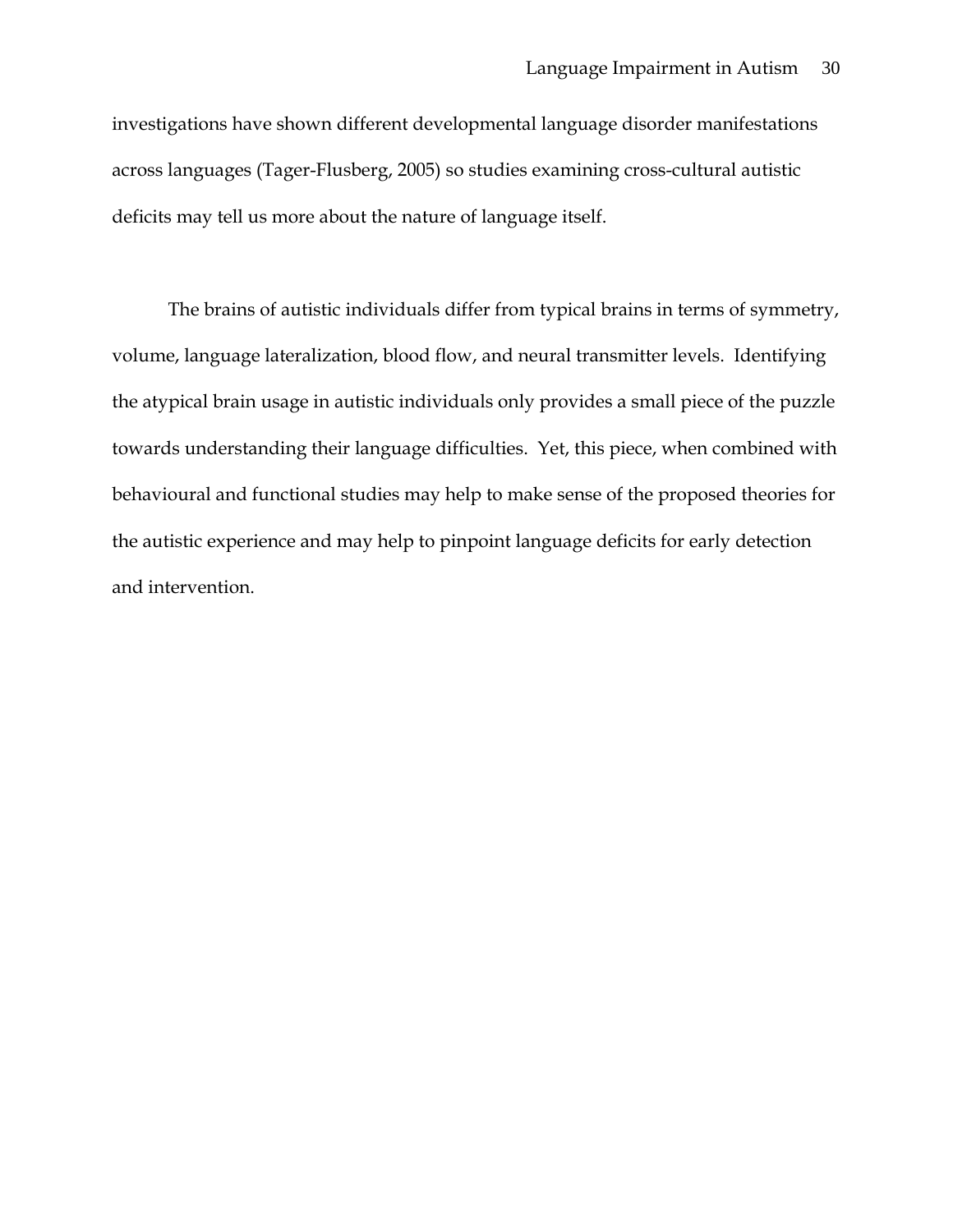## **References**

- Akshoomoff, N., Lord, C., Lincoln, A.J., Courchesne, R.Y., Carper, R.A., Towsend, J., & Courchesne, E. (2004). Outcome classification of preschool children with autism spectrum disorders using MRI brain measures*. Journal of the American Academy of Child and Adolescent Psychiatry, 45(3),* 349-357.
- Alarcón, M., Yonan, A.L., Gilliam, T.C., Cantor, R.M., & Geschwind, D.H. (2005). Quantitative genome scan and ordered-subsets analysis of autism endophenotypes support language QTLs*. Molecular Psychiatry, 10,* 747-757.
- American Psychiatric Association. (1994). Diagnostic and statistical manual of mental disorders (4<sup>th</sup> ed.). Washington, DC: Author.
- Baghdadli, A., Picot, M.C., Pascal, C., Pry, R., & Aussilloux, C. (2003). Relationship between age of recognition of first disturbances and severity in young children with autism. *European Child & Adolescent Psychiatry,12*,122.
- Bell, K.S. (2002). *Selected Readings in Autism.* Kingston: Queen's University Faculty of Education.
- Bono, M.A., Daley, T., & Sigman, M. (2004). Relations among joint attention, amount of intervention and language gain in autism. *Journal of Autism and Developmental Disorders, 34(5),* 495-505.
- Chandana, S.R., Behen, M.E., Juhász, C., Muzik, O., Rothermel, R.D., Mangner, T.J., et al. (2005). Significance of abnormalities in developmental trajectory and asymmetry of cortical serotonin synthesis in autism. *International Journal of Developmental Neuroscience, 23,* 171-182.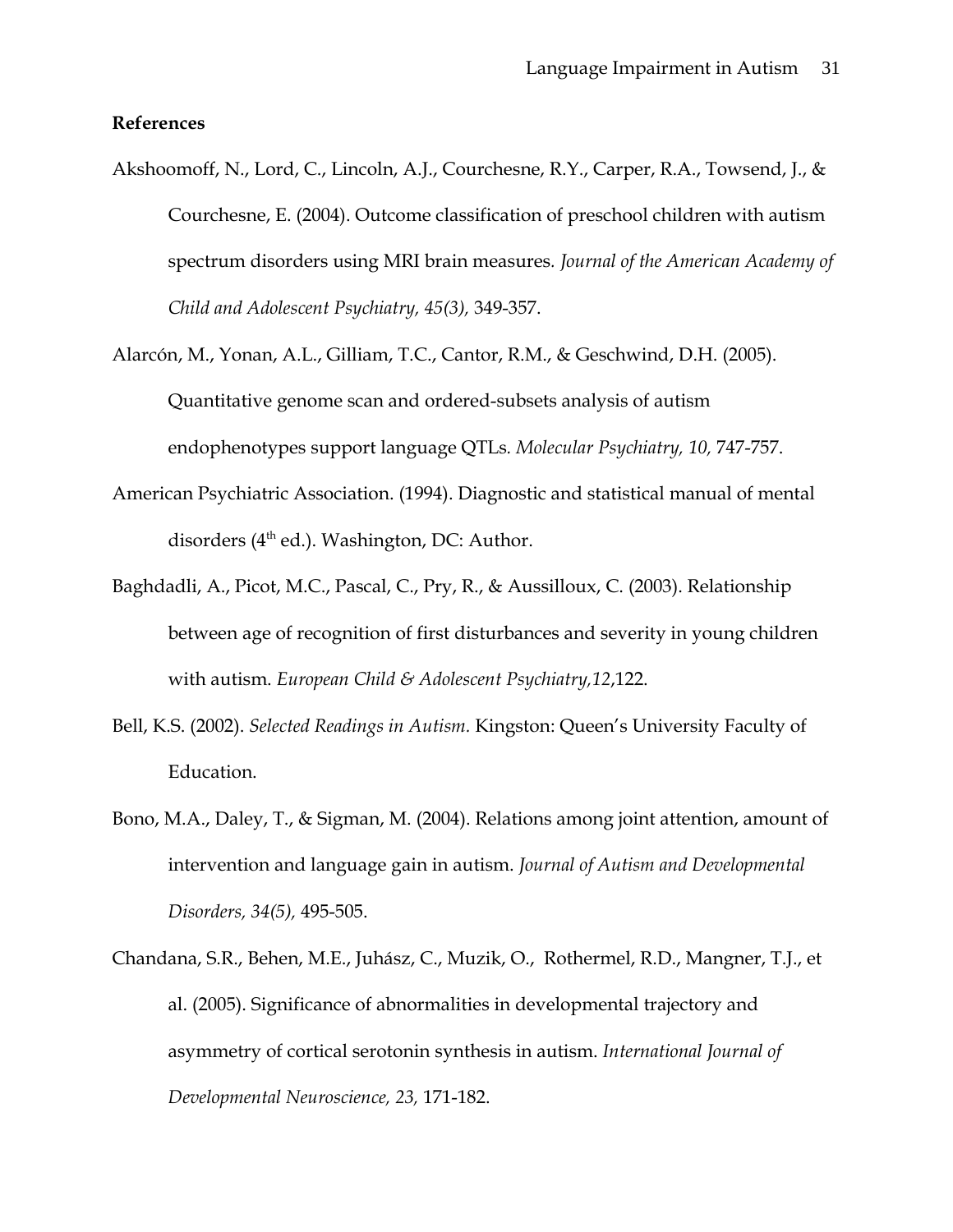- Charman, T. (2004). Matching preschool children with autism spectrum disorders and comparison children for language ability: Methodological challenges. *Journal of Autism and Developmental Disorders, 34(1)*, 59-64.
- De Fossé, L., Hodge, S.M., Makris, N., Kennedy, D.N., Caviness, V.S. Jr., McGrath, L., et al. (2004). Language-Association Cortex Asymmetry in Autism and Specific Language Impairment. *American Neurological Association, 56*, 757-766.
- Fisher, S.E. (2005). Dissection of molecular mechanisms underlying speech and language disorders. *Applied Psycholinguistics, 26(1)*, 111-128.
- Foundas, A.L. (2004). Brain lumps and bumps: A neural risk for autism [editorial]. *Annals of Neurology, 56(6),* 755-756.
- Foxx, R.M., Schreck, K.A., Garito, J., Smith, A. & Weisenberger, S. (2004). Replacing the echolalia of children with autism with functional use of verbal labeling. *Journal of Developmental and Physical Disabilities, 16(4),* 307-320.
- Grandin, T. (1995*). Thinking in pictures: and other reports from my life with Autism*. New York: Doubleday.
- Hale, C.M., & Tager-Flusberg, H. (2005). Brief report: The relationship between discorse deficits and autism symptomatology. *Journal of Autism and Developmental Disorders, 35(4),* 519-524.
- Herbert, M.R., Ziegler, D.A., Deutsch, C.K., O'Brien, L.M., Kennedy, D.N., Filipek, P.A., Bakardjiev, A.I., Hodgson, J., Makris, N., & Caviness, V.S. Jr. (2005). Brain asymmetries in autism and developmental language disorder: A nested wholebrain analysis. *Brain: A Journal of Neurology, 128(1),* 213-226.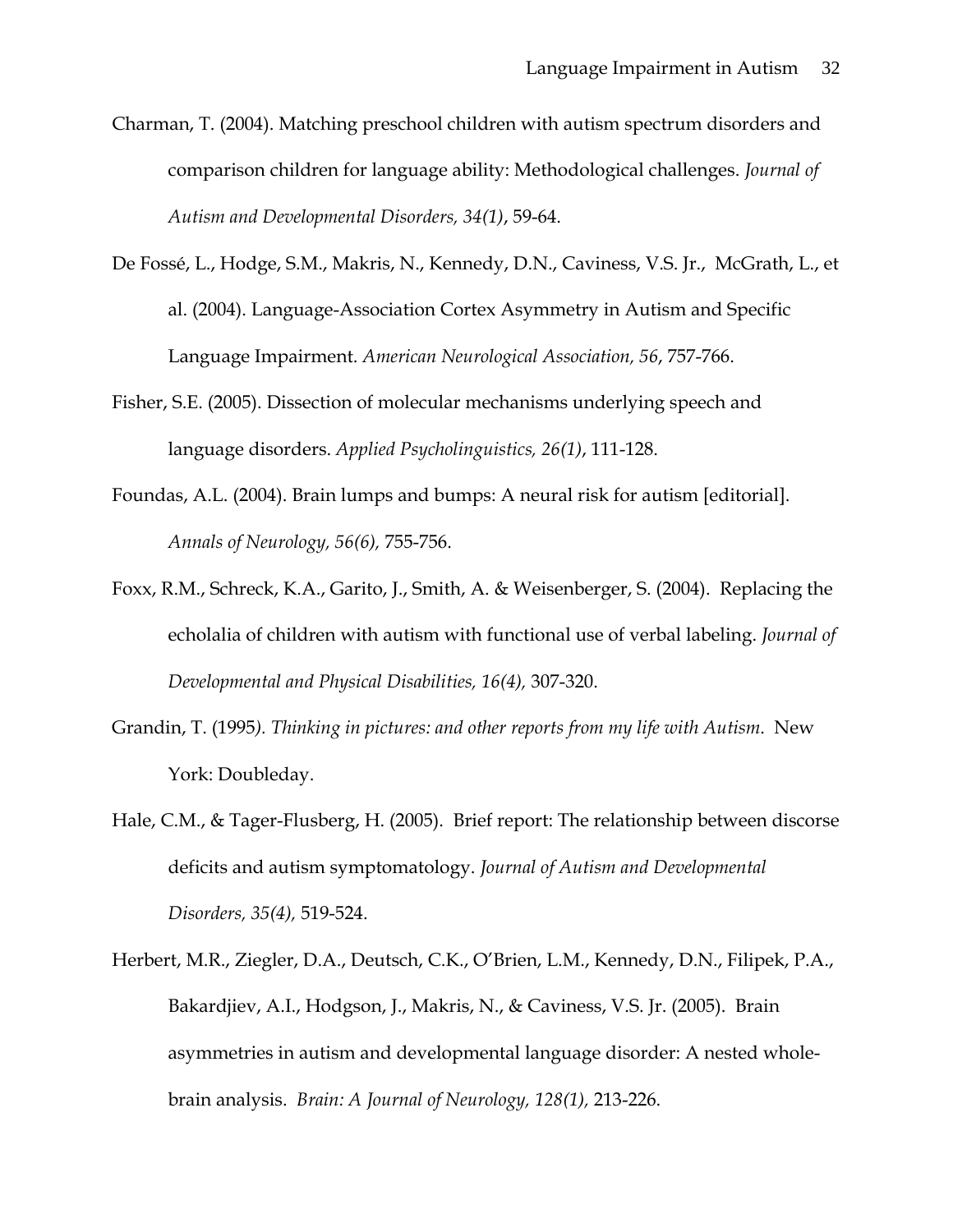Howlin, P. (2003). Outcome in high-functioning adults with autism with and without early language delays: Implications for the differentiation between autism and Asperger syndrome*. Journal of Autism and Developmental Disorders 33,* 3-13.

Johnson, R. (2005, February 12). A genius explains. *The Guardian,* p. 34.

- Just, M.A., Cherkassky, V.L., Keller, T. A., & Minshew , N.J. (2004). Cortical activation and synchronization during sentence comprehension in high-functioning autism: Evidence of underconnectivity. *Brain: A Journal of Neurology, 127(8),* 1811-1821.
- Lord, C., Shulman, C., & DiLavore, P. (2004). Regression and word loss in autistic spectrum disorders. *Journal of Child Psychology and Psychiatry ,45(5),* 936-955.
- Martin, I., & McDonald, S. (2004). An exploration of causes of non-literal language problems in individuals with Asperger Syndrome. *Journal of Autism and Developmental Disorders, 34(3),* 311-328.
- McCardle, P., Cooper, J., & Freund, L. (2005). Language and genetics: Needs and opportunities. *Applied Psycholinguuistics, 26(1),* 129-135.
- McDuffie, A., Yoder, P., & Stone, W. (2005). Prelinguistic predictors of vocabulary in young children with autism spectrum disorders. *Journal of Speech, Language, and Hearing Research, 48,* 1080-1097.
- Meresse, I.G., Zilbovicius, M., Boddaert, N., Robel, L., Philippe, A., Sfaello, I., Laurier, L., Brunelle, F., Samson, Y., Mouren, M-C., & Chabane, N. (2005). Autism severity and temporal lobe functional abnormalities. *Annals of Neurology, 58(3),* 466-469.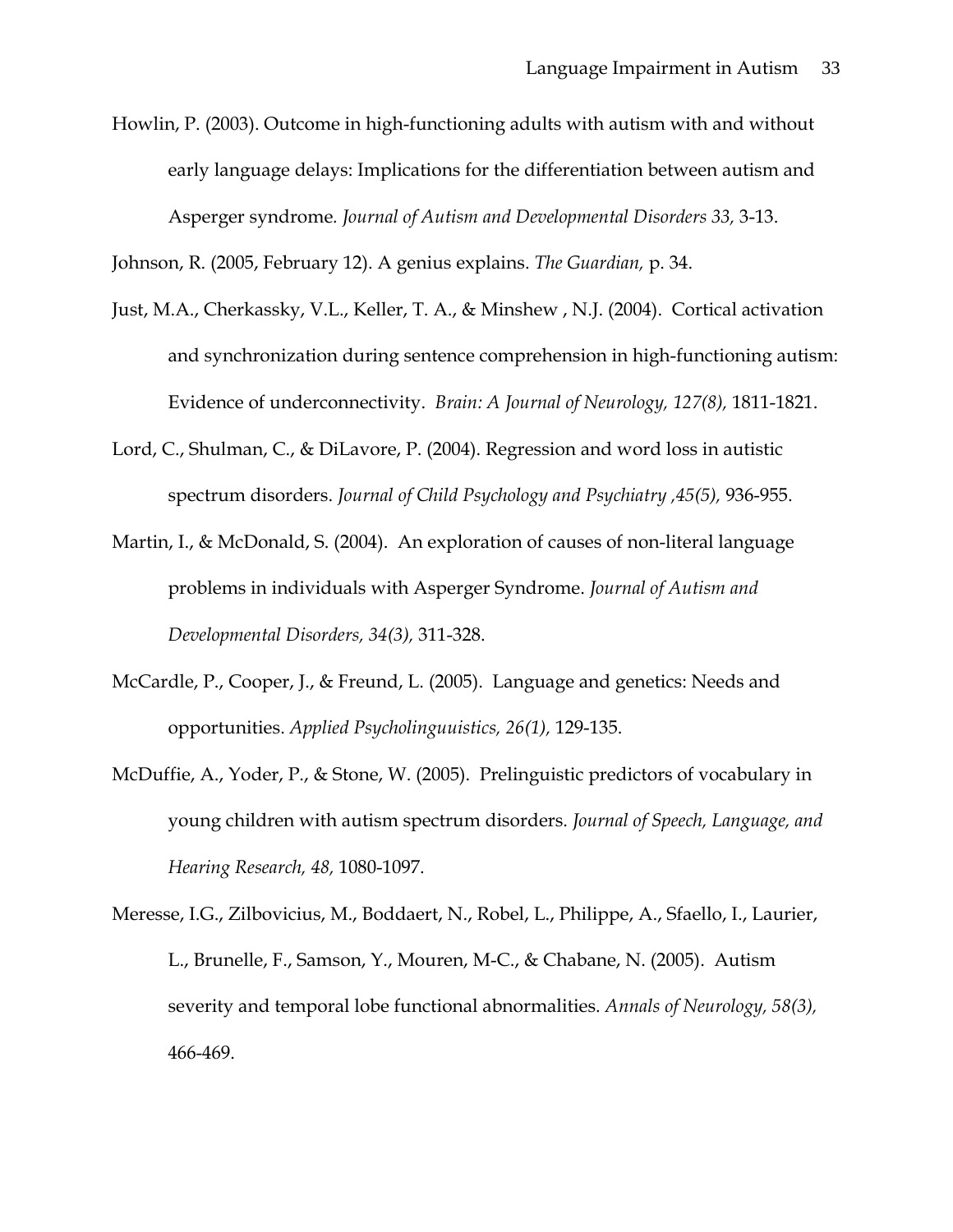- Mervis, C.B., & Robinson, B.F. (2005). Designing measures for profiling and genotype/phenotype studies of individuals with genetic syndromes or developmental language disorders. *Applied Psycholinguuistics, 26(1),* 41-64.
- Michelotti, J., Charman, T., Slonims, V. & Baird, G. (2002). Follow-up of children with language delay and features of autism from preschool years to middle childhood. *Developmental Medicine & Child Neurology, 44,* 812-819.
- Müller, R-A. (2005). Neurocognitive studies of language impairments: The bottom-up approach. *Applied Psycholinguuistics, 26(1),* 65-78.
- Noens, I.L.J., & van Berckelaer-Onnes, I.A. (2005). Captured by details: Sense-making, language and communication in Autism. *Journal of Communication Disorders, 38,* 123-141.
- Norbury, C. F. (2004). Factors supporting idiom comprehenions in children with communication disorders. *Journal of Speech, Language, and Hearing Research (47),* 1179-1193.
- Phillips, C. (2005). Electrophysiology in the study of developmental language impairments: Prospects and challenges for a top-down approach. *Applied Psycholinguuistics, 26(1),* 79-96.
- Piven, J., Gayle, J., Chase, J., Fink, B., Landa, R., Wzorek, M. & Folstein, S.E. (1990). A family history study of neuropsychiatric disorders in the adult siblings of autistic individuals. *Journal of the American Academy of Child and Adolescent Psychiatry, 29*, 177-183.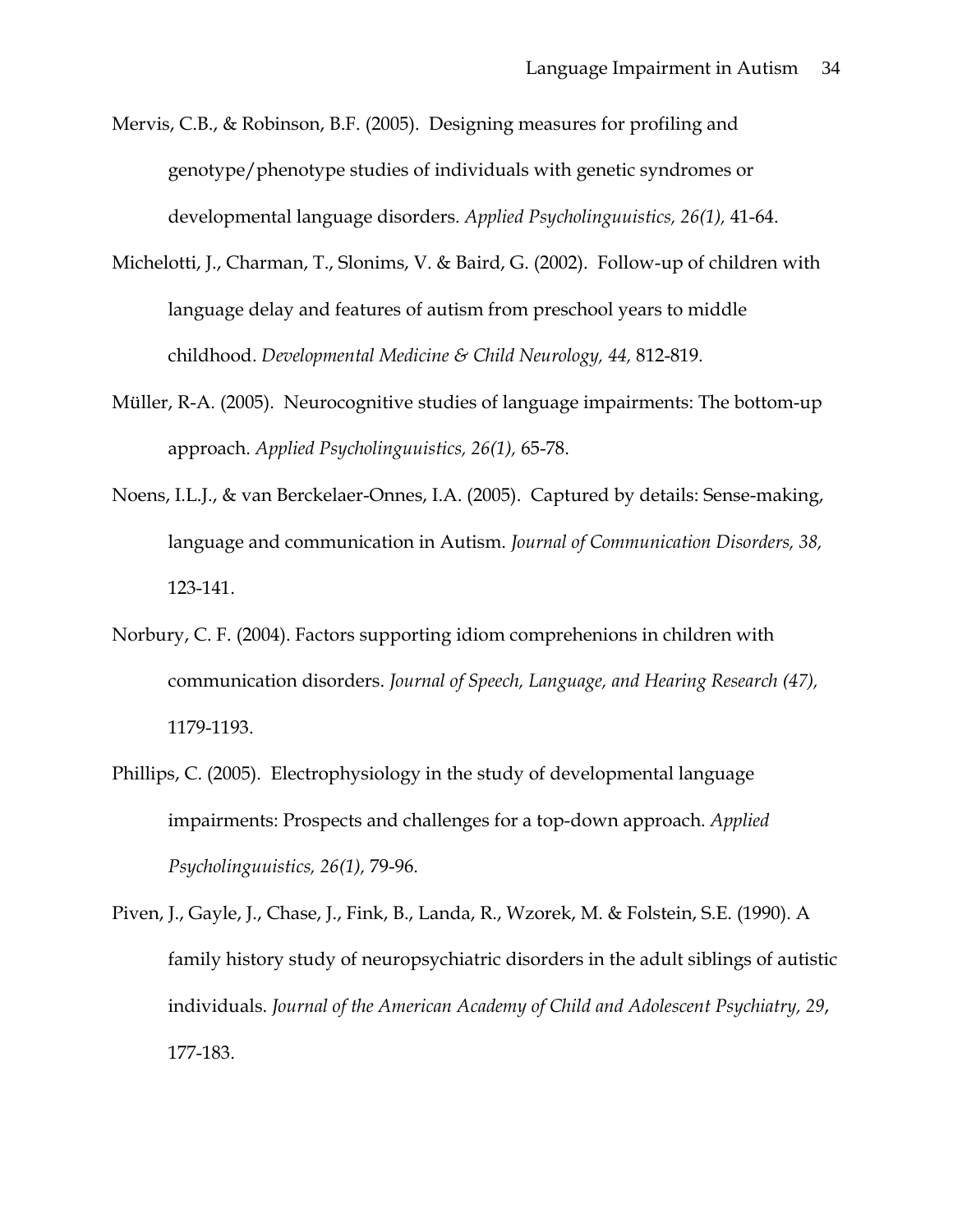- Preissler, M. A., & Carey, S. (2005). The role of inferences about referential intent in word learning: Evidence from autism. *Cognition*, *97*, B13-23.
- Rice, M.L., Warren, S.F., & Betz, S.K. (2005). Language symptoms of developmental language disorders: An overview of autism, Down syndrome, fragile X, specific language impairment, and Williams syndrome. *Applied Psycholinguuistics, 26(1),* 7-27.
- Scuitto, M.J., & Cantwell, C. (2005). Factors influencing the differential diagnosis of Asperger's disorder and high-functioning autism. *Journal of Developmental and Physical Disabilities*, *17(4)*, 345-359.
- Sigman, M., & McGovern, C.W. (2005). Improvement in cognitive and language skills from preschool to adolescence in autism. *Journal of Autism and Developmental Disorders*, *35(1)*, 15-23.
- Siller M & Sigman M. (2002). The behaviours of parents of children with autism predict the subsequent development of their children's communication*. Journal of Autism and Developmental Disorders 32,* 77-89.
- Smith, S.D., & Morris, C.A. (2005). Planning studies of etiology. *Applied Psycholinguistics*, *26(1)*, 97-110.
- Steele, S., Joseph, R.M., & Tager-Flusberg, H. (2003). Brief report: Developmental change in theory of mind abilities in children with autism*. Journal of Autism and Developmental Disorders, 33(4),* 461-467.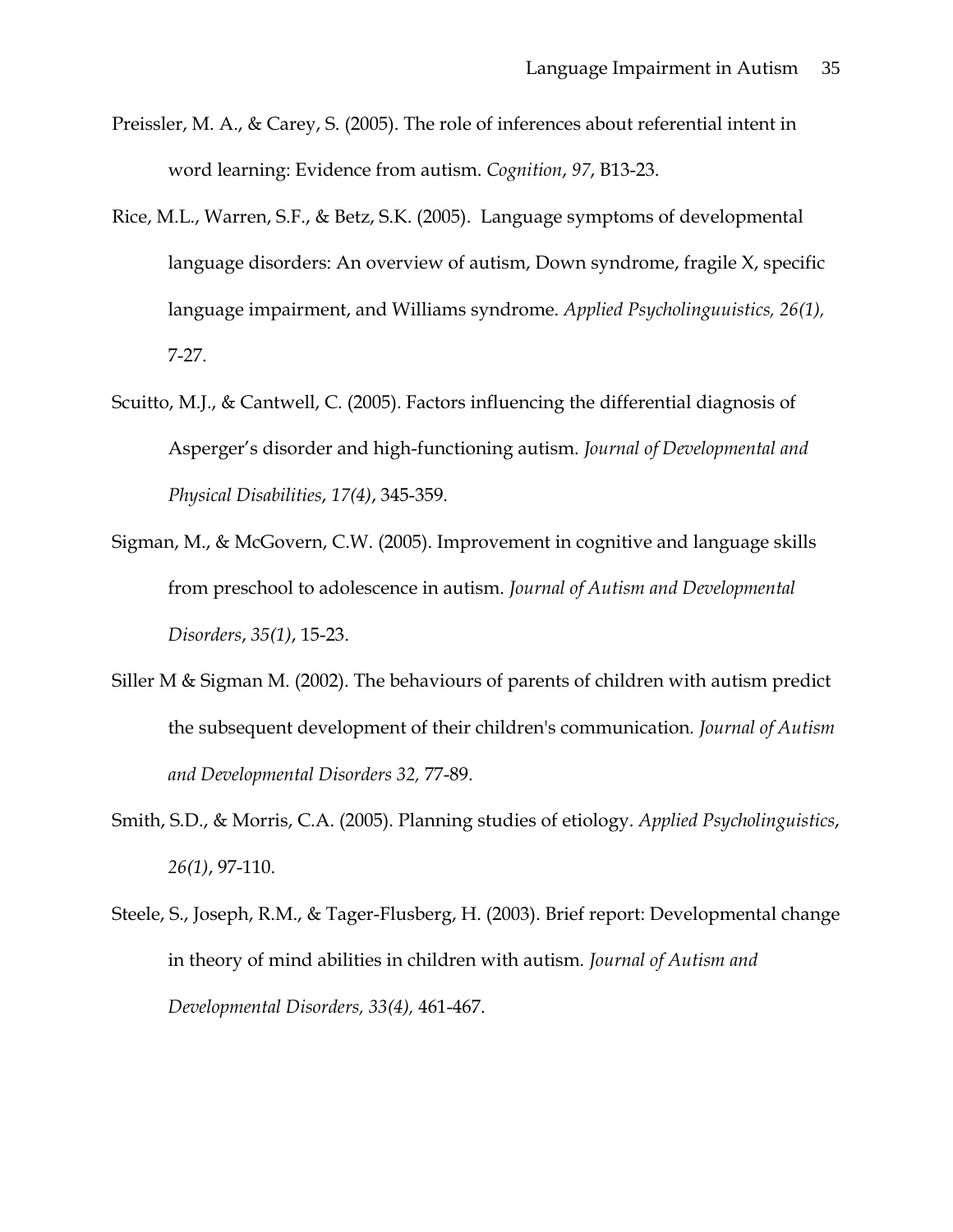- Tager-Flusberg, H. (2005). Designing studies to investigate the relationships between genes, environments, and developmental language disorders. *Applied Psycholinguistics*, *26(1)*, 29-39.
- Volden, J. (2004). Conversational repair in speakers with autism spectrum disorder. *International Journal of Language & Communication Disorders*, *39(2)*, 171-189.
- Walker, D.R., Thompson, A., Zwaigenbaum, L., Goldberg, J., Bryson, S., Mahoney, W.J., Strawbridge, C.P., & Szatmari, P. (2004). Specifying PDD-NOS: A comparison of PDD-NOS, Asperger's Syndrome and autism. *Journal of the American Academy of Child Adolescent Psychiatry*, *43(2)*, 172-180.
- Whitehouse, A.J.O., & Hird, K. (2004). Isgrammatical competence a precondition for belief-desire reasoning? Evidence from typically developing children and those with autism. *Advances in Speech-Language Pathology*, *6(1)*, 39-51.
- Winzer, M. (1999). *Children with Exceptionalities in Canadian Classrooms* (5<sup>th</sup> ed.). Scarborough: Prentice Hall.
- Young, E.C., Diehl, J.J., Morris, D., Hyman, S.L., & Bennetto, L. (2005). The use of two language tests to identify pragmatic language problems in children with autism spectrum disorders. *Language, Speech, and Hearing Services in Schools*, *36*, 62-72.
- Zwaigenbaum, L., Bryson, S., Rogers, T., Roberts, W., Brian, J., & Szatmari P. (2005). Behavioural manifestations of autism in the first year of life. *International Journal of Developmental Neuroscience 23*,143-152.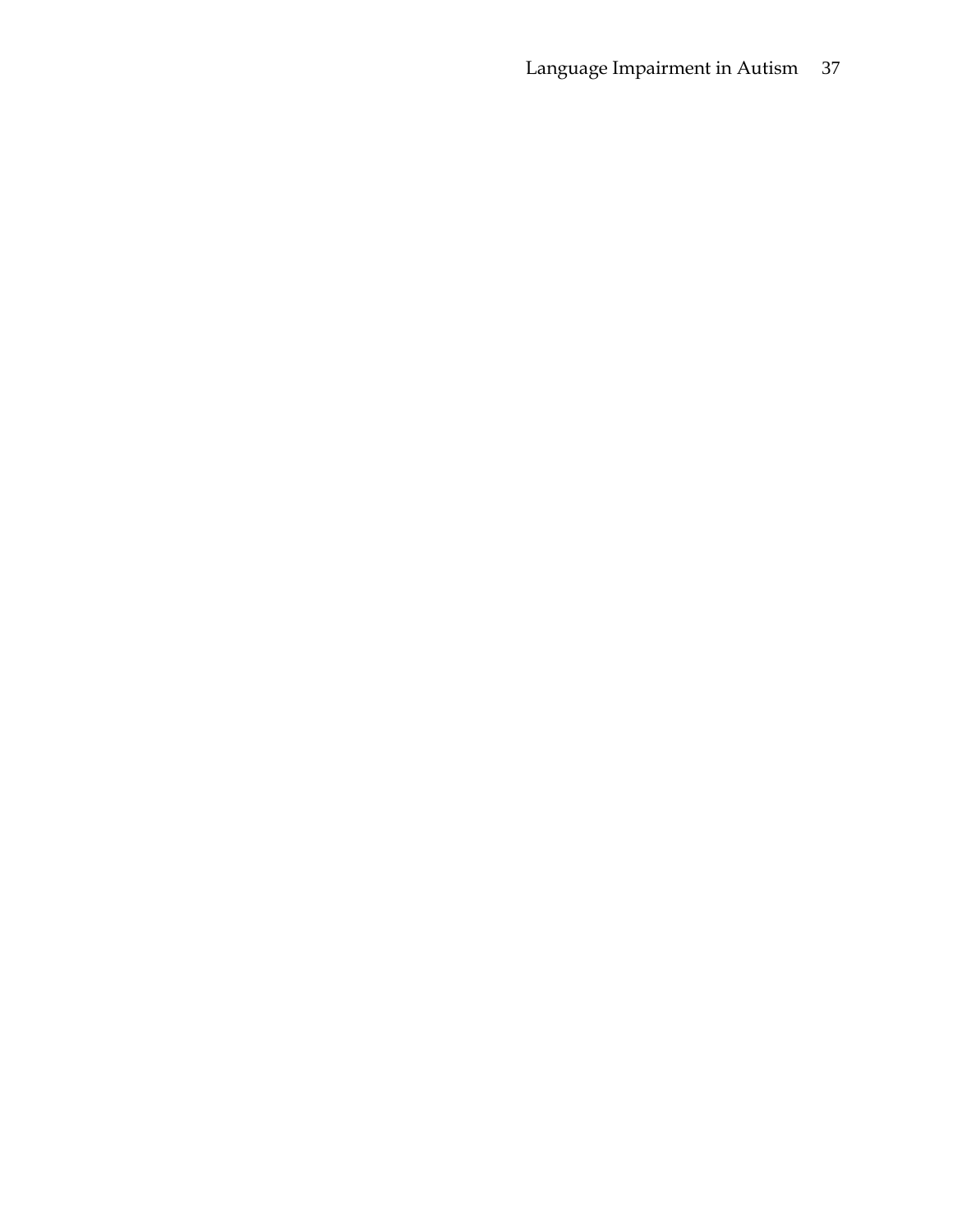# **Appendix A**

# **DSM-IV Criteria, Pervasive Developmental Disorders**

# **299.00 Autistic Disorder**

- A total of six (or more) items from (1), (2), and (3), with at least two from (1), and one each from (2) and (3):
- 1. qualitative impairment in social interaction, as manifested by at least two of the following:
- 1. marked impairment in the use of multiple nonverbal behaviors, such as eye-toeye gaze, facial expression, body postures, and gestures to regulate social interaction
- 2. failure to develop peer relationships appropriate to developmental level
- 3. a lack of spontaneous seeking to share enjoyment, interests, or achievements with other people (e.g., by a lack of showing, bringing, or pointing out objects of interest)
- 4. lack of social or emotional reciprocity
- 2. qualitative impairments in communication, as manifested by at least one of the following:
- 1. delay in, or total lack of, the development of spoken language (not accompanied by an attempt to compensate through alternative modes of communication such as gesture or mime)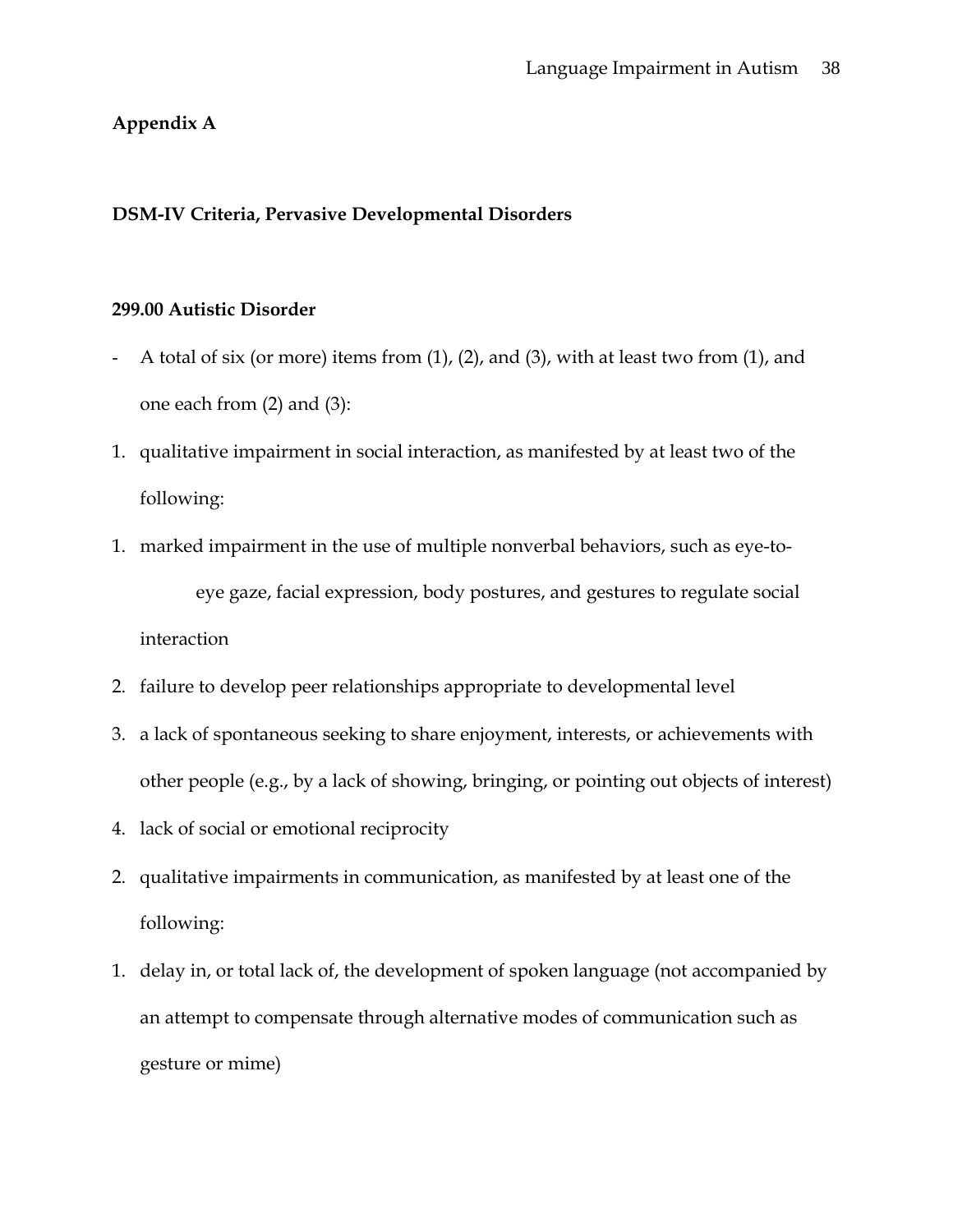- 2. in individuals with adequate speech, marked impairment in the ability to initiate or sustain a conversation with others
- 3. stereotyped and repetitive use of language or idiosyncratic language
- 4. lack of varied, spontaneous make-believe play or social imitative play appropriate to developmental level
- 3. restricted, repetitive, and stereotyped patterns of behavior, interests, and activities as manifested by at least one of the following:
- 1. encompassing preoccupation with one or more stereotyped and restricted patterns of interest that is abnormal either in intensity or focus
- 2. apparently inflexible adherence to specific, nonfunctional routines or rituals
- 3. stereotyped and repetitive motor mannerisms (e.g., hand or finger flapping or twisting or complex whole-body movements)
- 4. persistent preoccupation with parts of objects
- Delays or abnormal functioning in at least one of the following areas, with onset prior to age 3 years: (1) social interaction, (2) language as used in social communication, or (3) symbolic or imaginative play.
- The disturbance is not better accounted for by Rett's disorder or childhood disintegrative disorder.

### **299.80 Pervasive Developmental Disorder, Not Otherwise Specified**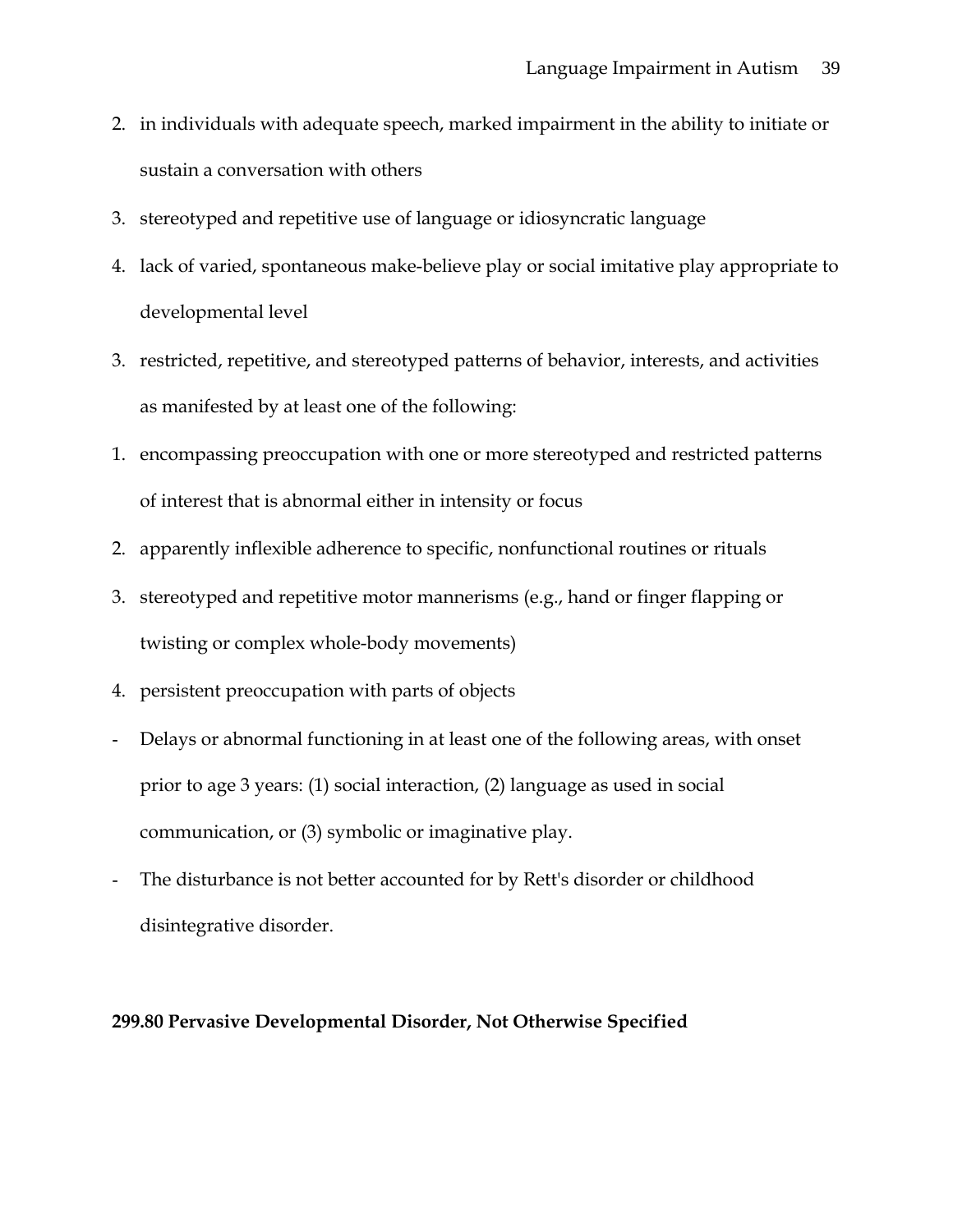This category should be used when there is a severe and pervasive impairment in the development of reciprocal social interaction or verbal and nonverbal communication skills, or when stereotyped behavior, interests, and activities are present, but the criteria are not met for a specific pervasive developmental disorder, schizophrenia, schizotypal personality disorder, or avoidant personality disorder. For example, this category includes "atypical autism" --presentations that do not meet the criteria for autistic disorder because of late age of onset, atypical symptomatology, or subthreshold symptomatology, or all of these.

#### **299.80 Asperger's Disorder**

- A Qualitative impairment in social interaction, as manifested by at least two of the following:
	- (1) marked impairment in the use of multiple nonverbal behaviors, such as eye-toeye gaze, facial expression, body postures, and gestures to regulate social interaction
	- (2) failure to develop peer relationships appropriate to developmental level
	- (3) a lack of spontaneous seeking to share enjoyment, interests, or achievements with other people (e.g., by a lack of showing, bringing, or pointing out objects of interest to other people)
	- (4) lack of social or emotional reciprocity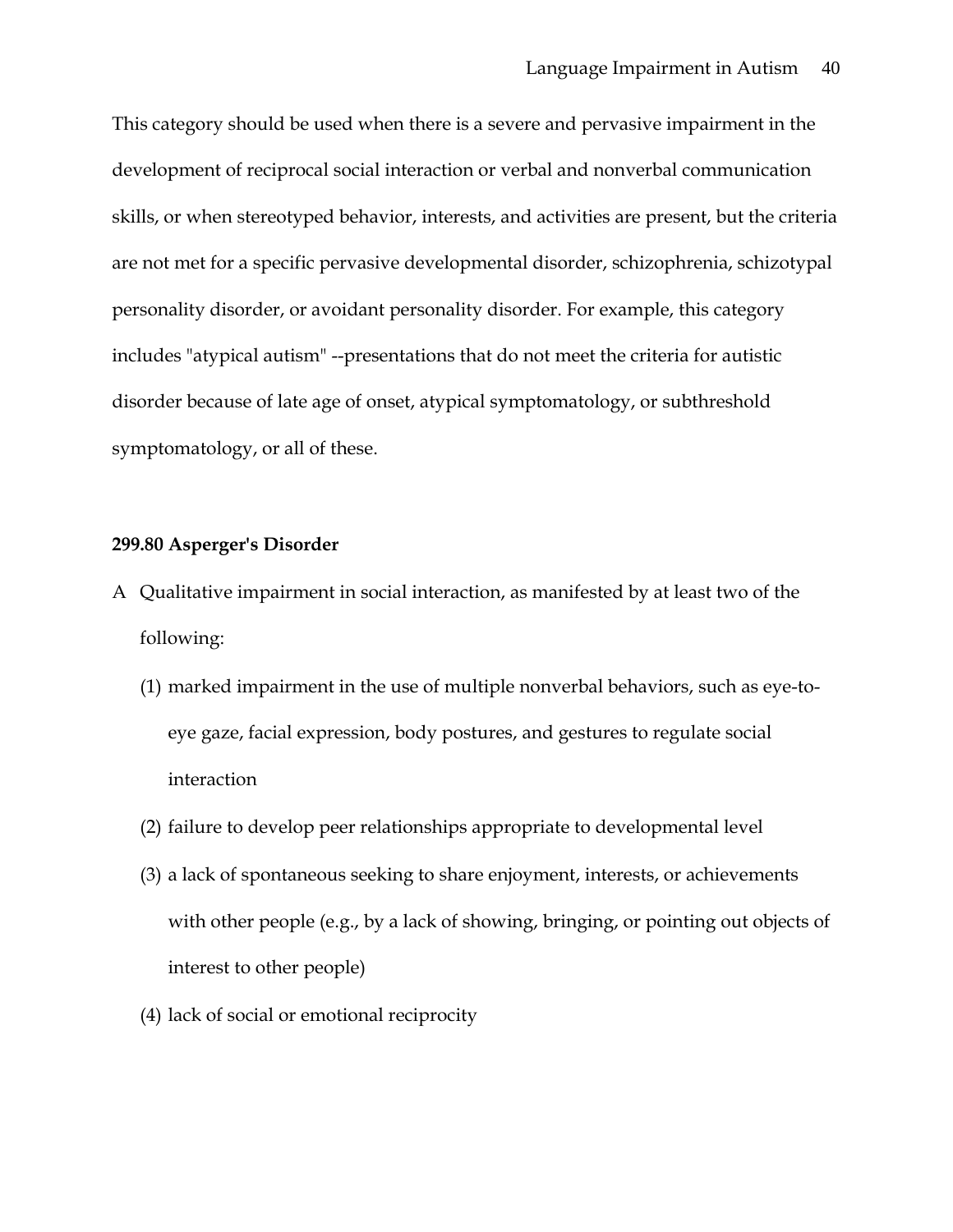- B Restricted, repetitive, and stereotyped patterns of behavior, interests, and activities, as manifested by at least one of the following:
	- (1) encompassing preoccupation with one or more stereotyped and restricted patterns of interest that is abnormal either in intensity or focus
	- (2) apparently inflexible adherence to specific, nonfunctional routines or rituals
	- (3) stereotyped and repetitive motor mannerisms (e.g., hand or finger flapping or twisting, or complex whole-body movements)
	- (4) persistent preoccupation with parts of objects
- C The disturbance causes clinically significant impairment in social, occupational, or other important areas of functioning.
- D There is no clinically significant general delay in language (e.g., single words used by age 2 years, communicative phrases used by age 3 years).
- E There is no clinically significant delay in cognitive development or in the development of age-appropriate self-help skills, adaptive behavior (other than in social interaction), and curiosity about the environment in childhood.
- F Criteria are not met for another specific pervasive developmental disorder or schizophrenia.

#### **299.80 Rett's Disorder**

- A All of the following:
	- (1) apparently normal prenatal and perinatal development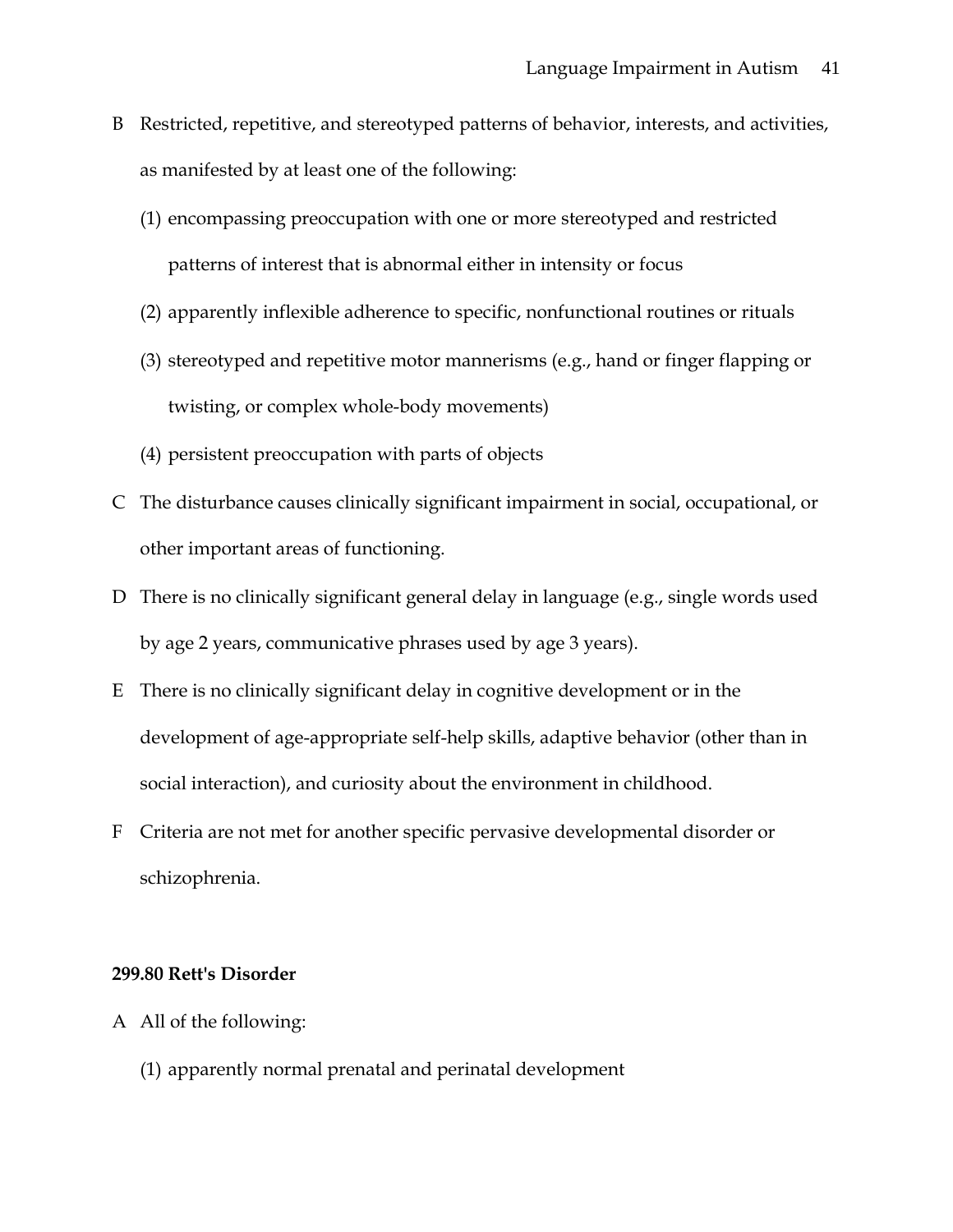- (2) apparently normal psychomotor development through the first 5 months after birth
- (3) normal head circumference at birth
- B Onset of all of the following after the period of normal development:
	- (1) deceleration of head growth between ages 5 and 48 months
	- (2) loss of previously acquired purposeful hand skills between ages 5 and 30 months with the subsequent development of stereotyped hand movements (i.e., handwringing or hand washing)
	- (3) loss of social engagement early in the course (although often social interaction develops later)
	- (4) appearance of poorly coordinated gait or trunk movements
	- (5) severely impaired expressive and receptive language development with severe psychomotor retardation

# **299.10 Childhood Disintegrative Disorder**

- A Apparently normal development for at least the first 2 years after birth as manifested by the presence of age-appropriate verbal and nonverbal communication, social relationships, play, and adaptive behavior.
- B Clinically significant loss of previously acquired skills (before age 10 years) in at least two of the following areas:
	- (1) expressive or receptive language